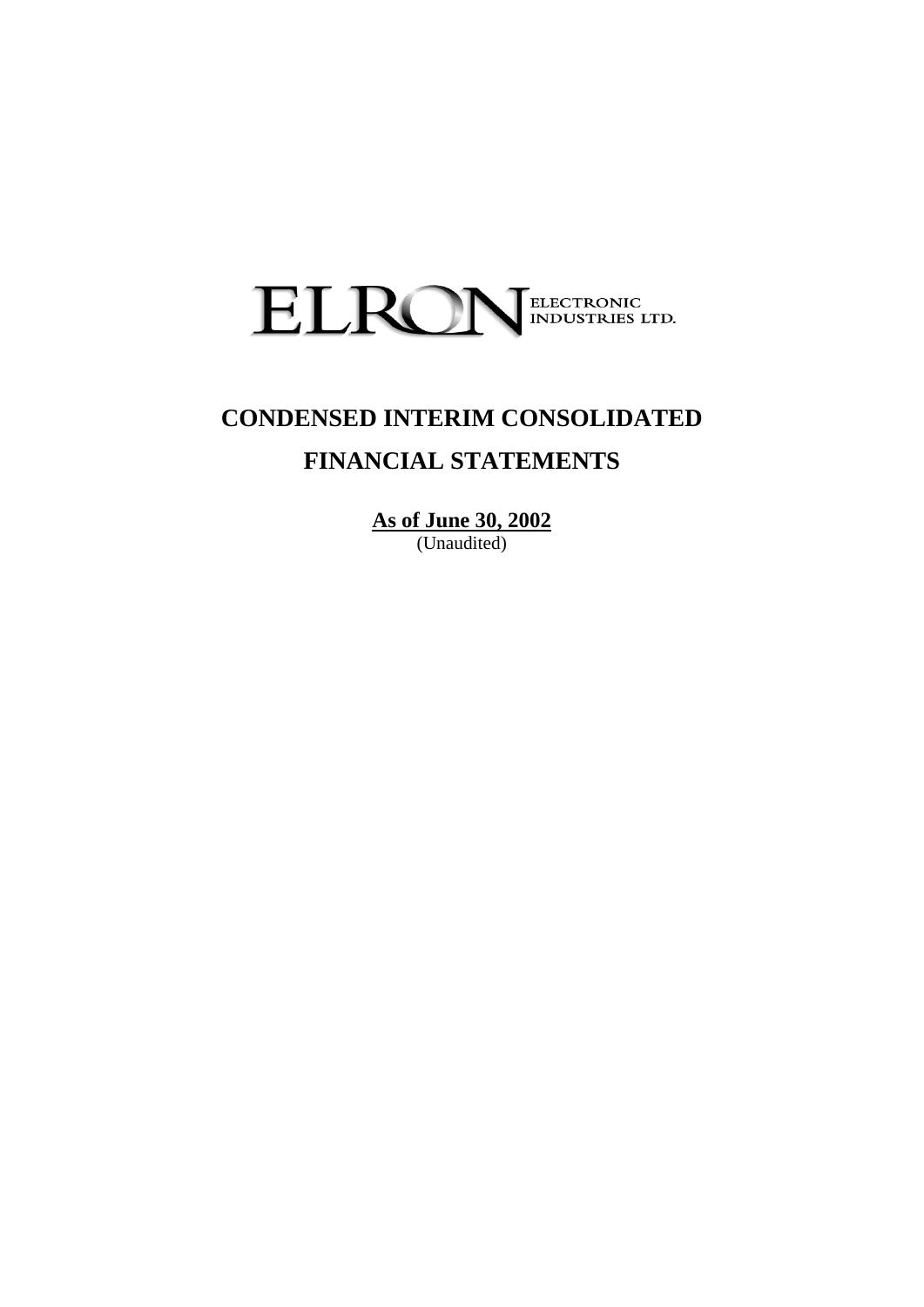

# **CONDENSED INTERIM CONSOLIDATED FINANCIAL STATEMENTS**

**As of June 30, 2002**

(Unaudited)

# **C O N T E N T S**

|                                                                             | Page     |
|-----------------------------------------------------------------------------|----------|
| <b>Consolidated Balance Sheets</b>                                          | $1 - 2$  |
| <b>Consolidated Statements of Operations</b>                                | 3        |
| Consolidated Statements of Shareholders' Equity and<br>Comprehensive Income | $4 - 5$  |
| <b>Consolidated Statements of Cash Flows</b>                                | $6 - 8$  |
| Notes to the Consolidated Financial Statements                              | $9 - 20$ |
| Annex to the Consolidated Financial Statements                              | 21       |

# # # # # #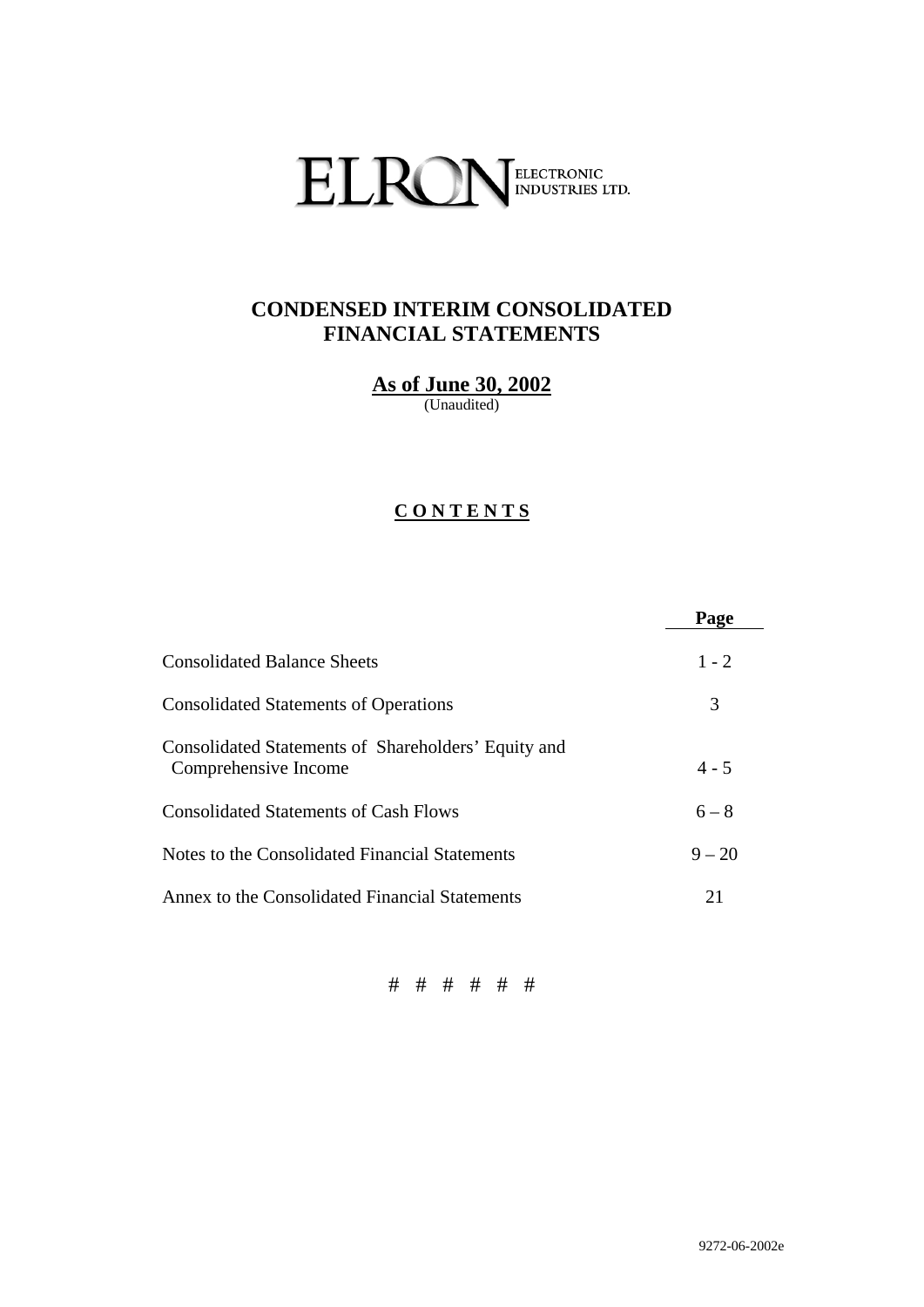

# **CONSOLIDATED BALANCE SHEETS**

In thousands of U.S. Dollars

|                                                                                                  | June 30<br>2002<br>(Unaudited) | December 31<br>2001<br>(Audited) |
|--------------------------------------------------------------------------------------------------|--------------------------------|----------------------------------|
| <b>ASSETS</b>                                                                                    |                                |                                  |
| Current assets:                                                                                  |                                |                                  |
| Cash and cash equivalents                                                                        | 84,967                         | 90,404                           |
| Debentures and deposits                                                                          | 21,127                         | 15,465                           |
| Marketable securities                                                                            | 2,553                          | 237                              |
| Trade receivables (net of allowance for doubtful<br>accounts of \$606 and \$252 at June 30, 2002 |                                |                                  |
| and December 31, 2001, respectively)                                                             | 12,659                         | 9,627                            |
| Other receivables and prepaid expenses                                                           | 8,048                          | 4,395                            |
| Inventories and work-in-progress                                                                 | 1,989                          | 1,671                            |
| Total current assets                                                                             | 131,343                        | 121,799                          |
| Long-term assets:                                                                                |                                |                                  |
| Investments in affiliated companies                                                              | 142,099                        | $162,260^{(*)}$                  |
| Other investments                                                                                | 107,068                        | $7,504^{(*)}$                    |
| Long-term debentures and loans                                                                   | 5,526                          | 6,689                            |
| Deferred taxes                                                                                   |                                | $973^{(*)}$                      |
| Severance pay fund                                                                               | 1,791                          | 2,313                            |
| Total long-term assets                                                                           | 256,484                        | 179,739                          |
| Property and equipment, net                                                                      | 12,292                         | 4,971                            |
| Other assets (net of accumulated amortization<br>of \$8,776 and \$9,834 at June 30, 2002         |                                |                                  |
| and December 31, 2001, respectively)                                                             | 40,921                         | 19,801                           |
|                                                                                                  |                                |                                  |
| <b>Total assets</b>                                                                              | 441,040                        | 326,310                          |

(\*) Restated – see Note 3D.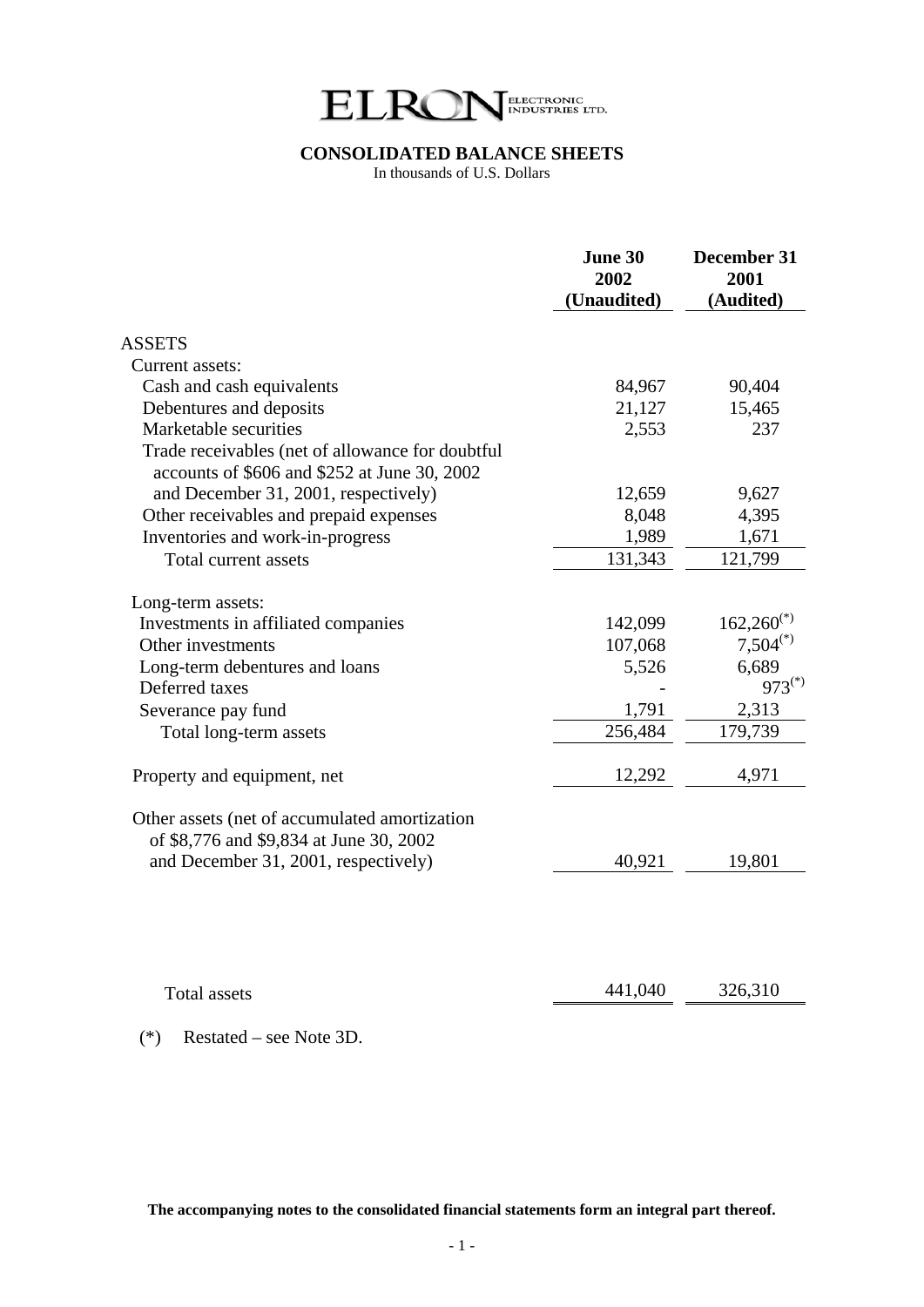

#### **CONSOLIDATED BALANCE SHEETS (Cont.)**

In thousands of U.S. Dollars, except share data

|                                             | June 30<br>2002<br><b>Unaudited</b> ) | December 31<br>2001<br>(Audited) |
|---------------------------------------------|---------------------------------------|----------------------------------|
| LIABILITIES AND SHAREHOLDERS' EQUITY        |                                       |                                  |
| <b>Current liabilities:</b>                 |                                       |                                  |
| Short-term loans and current maturities of  |                                       |                                  |
| long-term loans                             | 64,526                                | 16,617                           |
| Trade payables                              | 5,129                                 | 4,514                            |
| Other payables and accrued expenses         | 23,778                                | 9,321                            |
| <b>Total current liabilities</b>            | 93,433                                | 30,452                           |
| Long-term liabilities:                      |                                       |                                  |
| Long-term loans                             | 14,885                                | 51,808                           |
| <b>Retirement obligations</b>               | 2,384                                 | 3,914                            |
| Deferred taxes                              | 35,120                                | $(*)$                            |
| Other long term liabilities                 | 355                                   | 383                              |
| Total long-term liabilities                 | 52,744                                | 56,105                           |
| Minority interests                          | 2,774                                 | 1,040                            |
| Shareholders' equity:                       |                                       |                                  |
| Ordinary shares of NIS 0.003 par value;     |                                       |                                  |
| Authorized $-31,500,000$ shares;            |                                       |                                  |
| Issued and outstanding $-29,158,358$ shares |                                       |                                  |
| (December 31, 2001 - 21, 213, 664 shares)   | 9,572                                 | 9,567                            |
| Capital surplus                             | 267,295                               | $165,680^{(*)}$                  |
| Accumulated other comprehensive income      | 17,403                                | $42,231^{(*)}$                   |
| Retained earnings (accumulated deficit)     | (2,181)                               | $21,235^{(*)}$                   |
| Total shareholders' equity                  | 292,089                               | $238,713^{(*)}$                  |
|                                             |                                       |                                  |
| Total liabilities and shareholders' equity  | 441,040                               | 326,310                          |
|                                             |                                       |                                  |

(\*) Restated – see Note 3D.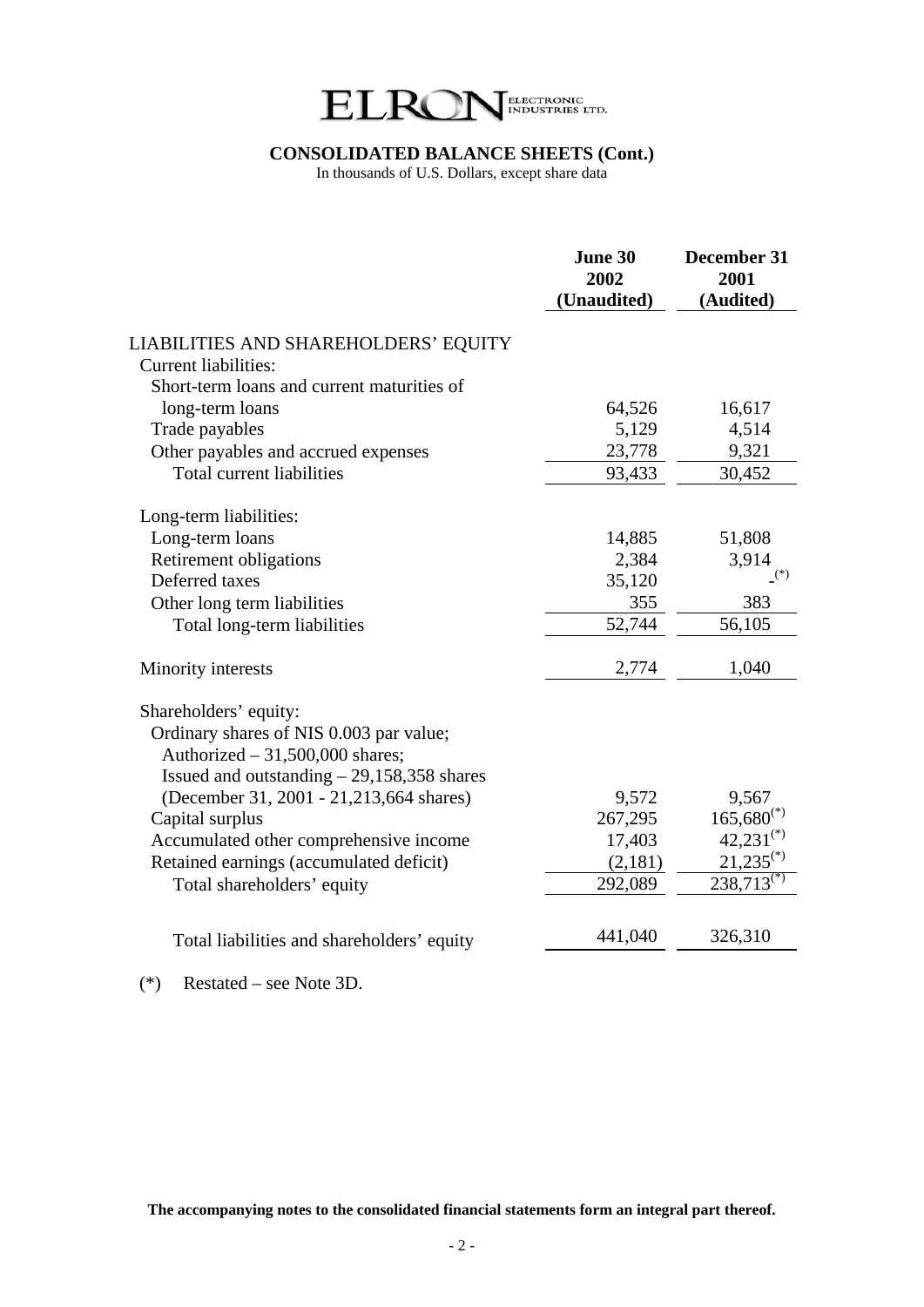

## **CONSOLIDATED STATEMENTS OF OPERATIONS**

In thousands of U.S. Dollars, except share and per share data

|        |                                                                                                                                              |                                                                                                                                                                                                                                                        |                                                                                                                                              | For the<br>year ended<br><b>December</b><br>31                                                                                                                                                                                            |
|--------|----------------------------------------------------------------------------------------------------------------------------------------------|--------------------------------------------------------------------------------------------------------------------------------------------------------------------------------------------------------------------------------------------------------|----------------------------------------------------------------------------------------------------------------------------------------------|-------------------------------------------------------------------------------------------------------------------------------------------------------------------------------------------------------------------------------------------|
|        |                                                                                                                                              |                                                                                                                                                                                                                                                        |                                                                                                                                              | 2001                                                                                                                                                                                                                                      |
|        |                                                                                                                                              |                                                                                                                                                                                                                                                        |                                                                                                                                              | (Audited)                                                                                                                                                                                                                                 |
|        |                                                                                                                                              |                                                                                                                                                                                                                                                        |                                                                                                                                              | 32,859                                                                                                                                                                                                                                    |
|        |                                                                                                                                              |                                                                                                                                                                                                                                                        |                                                                                                                                              | $(27,242)^{(*)}$                                                                                                                                                                                                                          |
|        |                                                                                                                                              |                                                                                                                                                                                                                                                        |                                                                                                                                              |                                                                                                                                                                                                                                           |
|        |                                                                                                                                              |                                                                                                                                                                                                                                                        |                                                                                                                                              | 3,179                                                                                                                                                                                                                                     |
|        |                                                                                                                                              |                                                                                                                                                                                                                                                        |                                                                                                                                              | $(4,885)^{(*)}$                                                                                                                                                                                                                           |
|        |                                                                                                                                              |                                                                                                                                                                                                                                                        |                                                                                                                                              | 5,215                                                                                                                                                                                                                                     |
|        |                                                                                                                                              |                                                                                                                                                                                                                                                        |                                                                                                                                              | 9,126                                                                                                                                                                                                                                     |
|        |                                                                                                                                              |                                                                                                                                                                                                                                                        |                                                                                                                                              |                                                                                                                                                                                                                                           |
|        |                                                                                                                                              |                                                                                                                                                                                                                                                        |                                                                                                                                              | 22,048                                                                                                                                                                                                                                    |
|        |                                                                                                                                              |                                                                                                                                                                                                                                                        |                                                                                                                                              | 8,979                                                                                                                                                                                                                                     |
|        |                                                                                                                                              |                                                                                                                                                                                                                                                        |                                                                                                                                              | 10,587                                                                                                                                                                                                                                    |
| 5,150  | 5,826                                                                                                                                        | 2,789                                                                                                                                                                                                                                                  | 2,661                                                                                                                                        | 11,810                                                                                                                                                                                                                                    |
| 895    | 1,962                                                                                                                                        | 460                                                                                                                                                                                                                                                    | 979                                                                                                                                          | 3,734                                                                                                                                                                                                                                     |
| 1,782  | 2,289                                                                                                                                        | 1,107                                                                                                                                                                                                                                                  | 1,053                                                                                                                                        | 3,964                                                                                                                                                                                                                                     |
| 2,061  | 926                                                                                                                                          | 2,039                                                                                                                                                                                                                                                  | 926                                                                                                                                          | 2,203                                                                                                                                                                                                                                     |
| 25,143 | 35,201                                                                                                                                       | 14,269                                                                                                                                                                                                                                                 | 17,457                                                                                                                                       | 63,325                                                                                                                                                                                                                                    |
|        |                                                                                                                                              |                                                                                                                                                                                                                                                        |                                                                                                                                              | (54, 199)                                                                                                                                                                                                                                 |
|        |                                                                                                                                              |                                                                                                                                                                                                                                                        |                                                                                                                                              | 2,947                                                                                                                                                                                                                                     |
|        |                                                                                                                                              |                                                                                                                                                                                                                                                        |                                                                                                                                              | (51,252)                                                                                                                                                                                                                                  |
|        |                                                                                                                                              |                                                                                                                                                                                                                                                        |                                                                                                                                              | 438                                                                                                                                                                                                                                       |
|        |                                                                                                                                              |                                                                                                                                                                                                                                                        |                                                                                                                                              |                                                                                                                                                                                                                                           |
|        |                                                                                                                                              |                                                                                                                                                                                                                                                        |                                                                                                                                              | $(50,814)^{(*)}$                                                                                                                                                                                                                          |
|        |                                                                                                                                              |                                                                                                                                                                                                                                                        |                                                                                                                                              |                                                                                                                                                                                                                                           |
|        |                                                                                                                                              |                                                                                                                                                                                                                                                        |                                                                                                                                              |                                                                                                                                                                                                                                           |
| (1.00) |                                                                                                                                              | (0.59)                                                                                                                                                                                                                                                 |                                                                                                                                              | $(2.40)^{(*)}$                                                                                                                                                                                                                            |
| 23,382 | 21,189                                                                                                                                       | 25,552                                                                                                                                                                                                                                                 | 21,189                                                                                                                                       | 21,191                                                                                                                                                                                                                                    |
|        |                                                                                                                                              |                                                                                                                                                                                                                                                        |                                                                                                                                              |                                                                                                                                                                                                                                           |
| (1.00) | $(0.99)^{(*)}$                                                                                                                               | (0.59)                                                                                                                                                                                                                                                 | $(0.52)^{(*)}$                                                                                                                               | $(2.41)^{(*)}$                                                                                                                                                                                                                            |
|        | 21,189                                                                                                                                       |                                                                                                                                                                                                                                                        | 21,189                                                                                                                                       | 21,191                                                                                                                                                                                                                                    |
|        | 2002<br>11,762<br>(15,273)<br>2,032<br>284<br>1,524<br>329<br>5,829<br>4,182<br>5,244<br>(24, 814)<br>1,164<br>(23, 650)<br>234<br>(23, 416) | For the six<br>months<br>ended June 30<br>2001<br>(Unaudited)<br>19,852<br>$(8,163)^{(*)}$<br>(171)<br>(2,725)<br>2,720<br>11,513<br>13,783<br>4,799<br>5,616<br>(23, 688)<br>2,447<br>(21,241)<br>210<br>$(21,031)^{(*)}$<br>$(0.99)^{(*)}$<br>23,382 | 2002<br>5,856<br>(9, 593)<br>1,892<br>(204)<br>617<br>(1, 432)<br>2,809<br>2,259<br>2,806<br>(15,701)<br>431<br>(15,270)<br>115<br>(15, 155) | For the three months<br>ended June 30<br>2001<br>(Unaudited)<br>10,249<br>$(5,351)^{(*)}$<br>(27)<br>485<br>926<br>6,282<br>6,949<br>2,454<br>2,435<br>(11, 175)<br>27<br>(11, 148)<br>92<br>$(11,056)^{(*)}$<br>$(0.52)^{(*)}$<br>25,552 |

(\*) Restated – see Note 3D.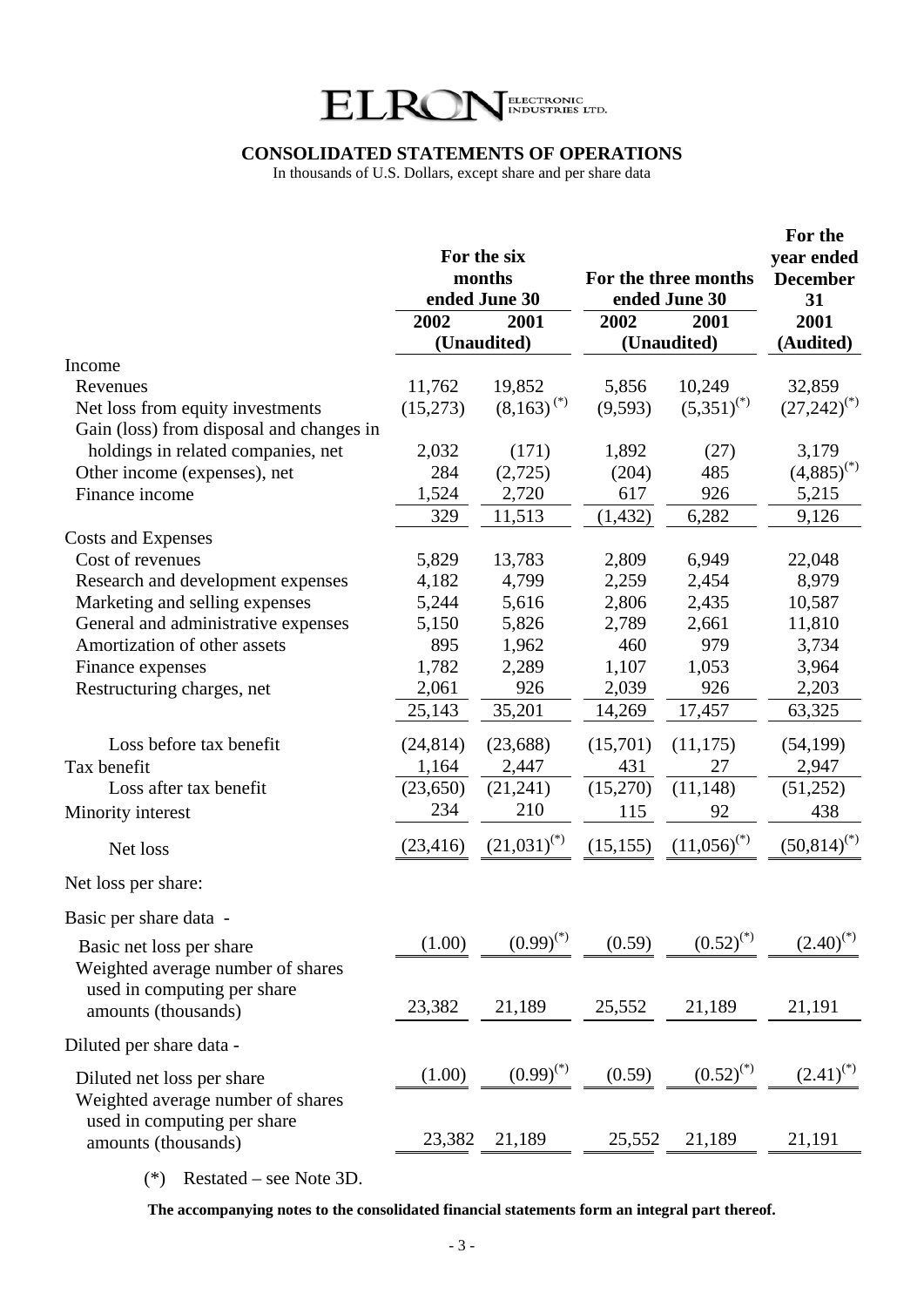

# **CONSOLIDATED STATEMENTS OF SHAREHOLDERS' EQUITY AND COMPREHENSIVE INCOME**

In thousands of U.S. Dollars, except share data

|                                                                    | Number of<br>shares | <b>Share</b><br>capital  | Capital<br>surplus       | Accumulated<br>other comprehensive<br>income | <b>Retained</b><br>earnings<br>(accumulated deficit) | Total<br>shareholders'<br>equity | Total<br>comprehensive<br>income (loss) |
|--------------------------------------------------------------------|---------------------|--------------------------|--------------------------|----------------------------------------------|------------------------------------------------------|----------------------------------|-----------------------------------------|
| <b>Audited</b>                                                     |                     |                          |                          |                                              |                                                      |                                  |                                         |
| Balance as of January 1, 2001                                      | 21,188,664          | 9,567                    | $158,898^{(*)}$          | 36,459                                       | $72,049$ <sup>(*)</sup>                              | 276,973                          |                                         |
| Options exercised                                                  | 25,000              |                          | 306                      |                                              |                                                      | 306                              |                                         |
| Other comprehensive income, net of tax:                            |                     |                          |                          |                                              |                                                      |                                  |                                         |
| Unrealized gains on securities                                     |                     |                          |                          | $6,850^{(*)}$                                |                                                      | 6,850                            | 6,850                                   |
| Reclassification adjustment for net amounts included in net income |                     |                          |                          | (1,056)                                      |                                                      | (1,056)                          | (1,056)                                 |
| Foreign currency translation adjustment                            |                     |                          | $\sim$                   | (22)                                         |                                                      | (22)                             | (22)                                    |
| Changes in capital surplus in affiliated companies                 |                     |                          | $2,899^{(*)}$            |                                              |                                                      | 2,899                            |                                         |
| Deferred gain from changes in holdings in a related company        |                     |                          | $3,583^{(*)}$            |                                              |                                                      | 3,583                            |                                         |
| Amortization of deferred stock compensation                        |                     |                          | (6)                      |                                              | $\overline{\phantom{a}}$                             | (6)                              |                                         |
| Net loss                                                           |                     |                          | $\overline{\phantom{a}}$ | $\overline{\phantom{a}}$                     | $(50,814)^{(*)}$                                     | (50, 814)                        | (50, 814)                               |
| Balance as of December 31, 2001                                    | 21,213,664          | 9,567                    | 165,680                  | 42,231                                       | 21,235                                               | 238,713                          | (45,042)                                |
| <b>Unaudited</b>                                                   |                     |                          |                          |                                              |                                                      |                                  |                                         |
| Balance as of January 1, 2002                                      | 21,213,664          | 9,567                    | $165,680^{(*)}$          | 42,231                                       | $21,235$ <sup>(*)</sup>                              | 238,713                          |                                         |
| Option exercised                                                   | 65,250              |                          | 449                      |                                              |                                                      | 449                              |                                         |
| Other comprehensive income, net of tax:                            |                     |                          |                          |                                              |                                                      |                                  |                                         |
| Unrealized losses on securities                                    |                     |                          |                          | (23, 444)                                    |                                                      | (23, 444)                        | (23, 444)                               |
| Reclassification adjustment for net amounts included in net income |                     |                          |                          | (1,396)                                      |                                                      | (1,396)                          | (1,396)                                 |
| Foreign currency translation adjustment                            |                     |                          |                          | 12                                           |                                                      | 12                               | 12                                      |
| Changes in capital surplus in affiliated companies                 |                     |                          | 398                      |                                              |                                                      | 398                              |                                         |
| Issuance of shares pursuant to the merger with Elbit               | 5,617,601           | $\overline{A}$           | 71,191                   |                                              |                                                      | 71,195                           |                                         |
| Issuance of shares pursuant to the purchase of DEP                 | 2,261,843           | -1                       | 29,448                   |                                              |                                                      | 29,449                           |                                         |
| Amortization of deferred stock compensation                        |                     |                          | 129                      |                                              |                                                      | 129                              |                                         |
| Net loss                                                           |                     | $\overline{\phantom{a}}$ |                          |                                              | (23, 416)                                            | (23, 416)                        | (23, 416)                               |
| Balance as of June 30, 2002                                        | 29,158,358          | 9,572                    | 267,295                  | 17,403                                       | (2,181)                                              | 292,089                          | (48, 244)                               |
| Balance as of January 1, 2001                                      | 21,188,664          | 9,567                    | $158,898^{(*)}$          | 36,459                                       | $72,049^{(*)}$                                       | 276,973                          |                                         |
| Other comprehensive income, net of tax:                            |                     |                          |                          |                                              |                                                      |                                  |                                         |
| Unrealized losses on securities                                    |                     |                          |                          | (7,759)                                      |                                                      | (7,759)                          | (7,759)                                 |
| Reclassification adjustment for net amounts included in net income |                     |                          | $\overline{\phantom{a}}$ | (945)                                        |                                                      | (945)                            | (945)                                   |
| Foreign currency translation adjustment                            |                     |                          |                          | (11)                                         |                                                      | (11)                             | (11)                                    |
| Changes in capital surplus in affiliated companies                 |                     |                          | $(163)^{(*)}$            |                                              |                                                      | (163)                            |                                         |
| Amortization of deferred stock compensation                        |                     |                          | (92)                     |                                              |                                                      | (92)                             |                                         |
| Net loss                                                           |                     |                          |                          |                                              | $(21,031)^{(*)}$                                     | (21, 031)                        | (21,031)                                |
| Balance as of June 30, 2001                                        | 21,188,664          | 9,567                    | 158,643                  | 27,744                                       | 51,018                                               | 246,972                          | (29,746)                                |

(\*) Restated – see Note 3D.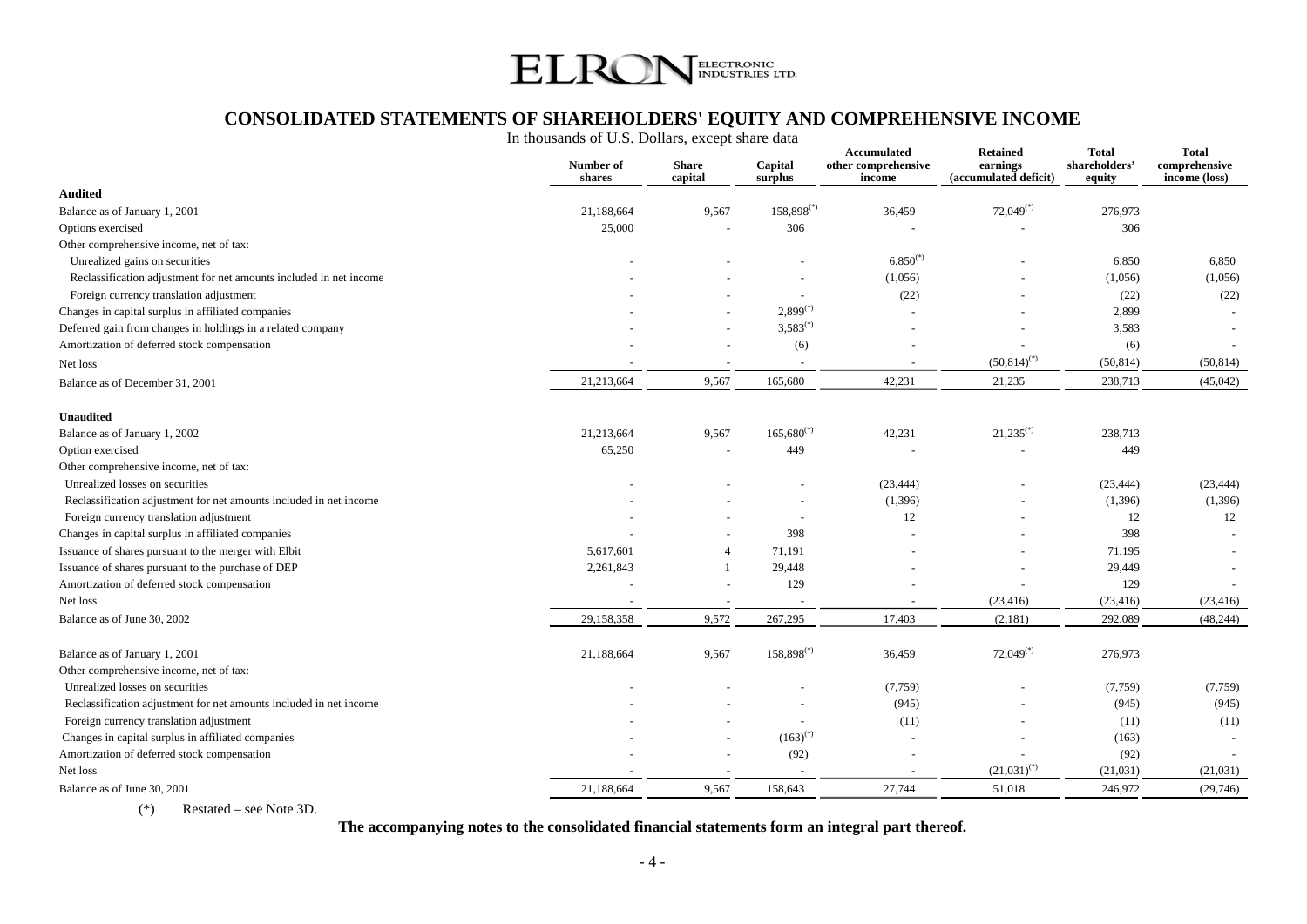

# **CONSOLIDATED STATEMENTS OF SHAREHOLDERS' EQUITY AND COMPREHENSIVE INCOME (Cont.)**

In thousands of U.S. Dollars, except share data

|                                                                       | Number of<br>shares | Share capital  | Capital<br>surplus       | <b>Accumulated</b><br>other comprehensive<br>income | <b>Retained</b><br>earnings<br>(accumulated<br>deficit) | <b>Total</b><br>shareholders'<br>equity | <b>Total</b><br>comprehensive<br>income (loss) |
|-----------------------------------------------------------------------|---------------------|----------------|--------------------------|-----------------------------------------------------|---------------------------------------------------------|-----------------------------------------|------------------------------------------------|
|                                                                       |                     |                |                          |                                                     |                                                         |                                         |                                                |
| <b>Unaudited</b>                                                      |                     |                |                          |                                                     |                                                         |                                         |                                                |
| Balance as of April 1, 2002                                           | 21,213,664          | 9,567          | $165,747$ <sup>(*)</sup> | $28,783^{(*)}$                                      | $12,974^{(*)}$                                          | 217,071                                 |                                                |
| Option exercised                                                      | 65,250              |                | 449                      |                                                     |                                                         | 449                                     |                                                |
| Other comprehensive income, net of tax:                               |                     |                |                          |                                                     |                                                         |                                         |                                                |
| Unrealized losses on securities                                       |                     |                |                          | (11, 317)                                           |                                                         | (11, 317)                               | (11,317)                                       |
| Reclassification adjustment for net amounts included in<br>net income |                     |                |                          | (65)                                                |                                                         | (65)                                    | (65)                                           |
| Foreign currency translation adjustment                               |                     |                |                          | 2                                                   |                                                         | 2                                       | 2                                              |
| Changes in capital surplus in affiliated companies                    |                     |                | 387                      |                                                     |                                                         | 387                                     | $\sim$                                         |
| Issuance of shares pursuant to the merger with Elbit                  | 5,617,601           | $\overline{4}$ | 71,191                   |                                                     |                                                         | 71,195                                  |                                                |
| Issuance of shares pursuant to the purchase of DEP                    | 2,261,843           |                | 29,448                   |                                                     |                                                         | 29,449                                  | $\sim$                                         |
| Amortization of deferred stock compensation                           |                     |                | 73                       |                                                     |                                                         | 73                                      |                                                |
| Net loss                                                              |                     |                |                          | $\sim$                                              | (15, 155)                                               | (15, 155)                               | (15, 155)                                      |
| Balance as of June 30, 2002                                           | 29,158,358          | 9,572          | 267,295                  | 17,403                                              | (2,181)                                                 | 292,089                                 | (26, 535)                                      |
| Balance as of April 1, 2001                                           | 21,188,664          | 9,567          | $160,098$ <sup>(*)</sup> | 25,055                                              | $62,074^{(*)}$                                          | 256,794                                 |                                                |
| Other comprehensive income, net of tax:                               |                     |                |                          |                                                     |                                                         |                                         |                                                |
| Unrealized gains on securities                                        |                     |                |                          | 2,661                                               |                                                         | 2,661                                   | 2,661                                          |
| Foreign currency translation adjustment                               |                     |                |                          | 28                                                  |                                                         | 28                                      | 28                                             |
| Changes in capital surplus in affiliated companies                    |                     |                | $(1,486)^{(*)}$          | $\sim$                                              |                                                         | (1,486)                                 | $\sim$                                         |
| Amortization of deferred stock compensation                           |                     |                | 31                       |                                                     |                                                         | 31                                      |                                                |
| Net loss                                                              |                     |                | $\sim$                   | $\overline{\phantom{a}}$                            | $(11,056)^{(*)}$                                        | (11,056)                                | (11,056)                                       |
| Balance as of June 30, 2001                                           | 21,188,664          | 9,567          | 158,643                  | 27,744                                              | 51,018                                                  | 246,972                                 | (8,367)                                        |

(\*) Restated – see Note 3D.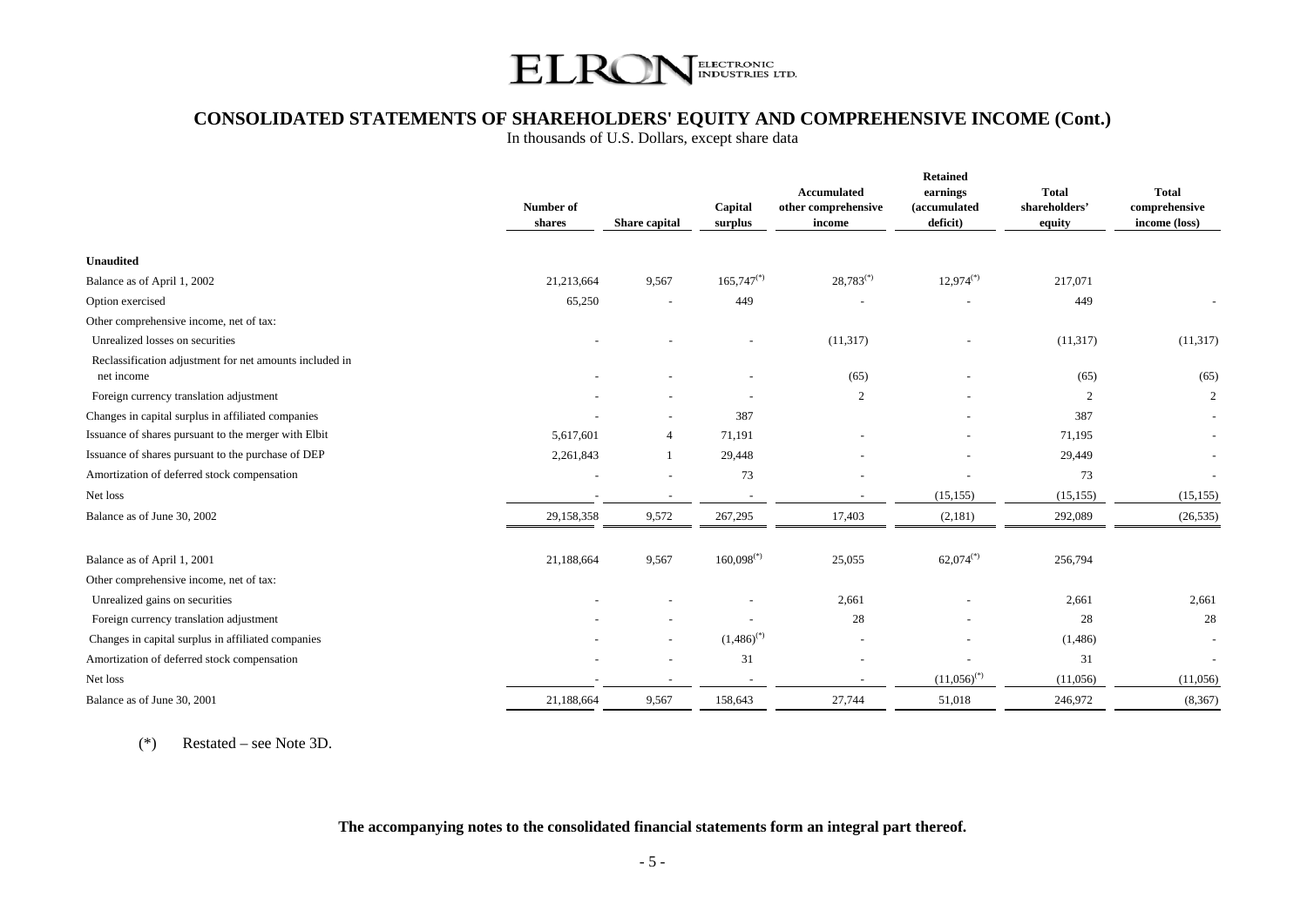

# **CONSOLIDATED STATEMENTS OF CASH FLOWS**

In thousands of U.S. Dollars

| III thousands of O.S. Donars                                                                                                                                        | 2002            | For the six<br>months<br>ended June 30<br>2001<br>(Unaudited) |                           |  |  |  | For the year ended<br>December 31<br>2001<br>(Audited) |  |
|---------------------------------------------------------------------------------------------------------------------------------------------------------------------|-----------------|---------------------------------------------------------------|---------------------------|--|--|--|--------------------------------------------------------|--|
| CASH FLOWS FROM OPERATING ACTIVITIES                                                                                                                                |                 |                                                               |                           |  |  |  |                                                        |  |
| Net loss<br>Adjustments to reconcile net loss to net cash provided by<br>(used in) operating activities:<br>Income and expenses not affecting operating cash flows: | (23, 416)       | $(21,031)^{(*)}$                                              | $(50,814)^{(*)}$          |  |  |  |                                                        |  |
| Net loss from equity investments                                                                                                                                    | 15,273          | $8,163^{(*)}$                                                 | $27,242^{(*)}$            |  |  |  |                                                        |  |
| Dividend from affiliated companies                                                                                                                                  | 1,312           | 12,462                                                        | 13,805                    |  |  |  |                                                        |  |
| Minority interest                                                                                                                                                   | (234)           | (210)                                                         | (438)                     |  |  |  |                                                        |  |
| Loss (gain) from disposal and changes in holdings in<br>related companies, net                                                                                      | (2,032)         | 171                                                           | (3,179)                   |  |  |  |                                                        |  |
| Gain on sale of other investments                                                                                                                                   | (605)           | (999)                                                         | (999)                     |  |  |  |                                                        |  |
| Depreciation and amortization                                                                                                                                       | 1,408           | 3,233                                                         | 6,362                     |  |  |  |                                                        |  |
| Decrease in other investments and accrued interest                                                                                                                  | 344             | 14                                                            | $1,247$ <sup>(*)</sup>    |  |  |  |                                                        |  |
| Amortization of deferred stock compensation                                                                                                                         | (160)           | (448)                                                         | 29                        |  |  |  |                                                        |  |
| Deferred taxes<br>Other                                                                                                                                             | (1, 148)<br>457 | (2,620)<br>88                                                 | (2,796)<br>(568)          |  |  |  |                                                        |  |
| Changes in operating assets and liabilities-                                                                                                                        |                 |                                                               |                           |  |  |  |                                                        |  |
| Decrease (increase) in trade receivables                                                                                                                            | (1,232)         | (477)                                                         | 2,328                     |  |  |  |                                                        |  |
| Decrease (increase) in other receivables and prepaid expenses                                                                                                       | 2,326<br>225    | (482)                                                         | (1,305)                   |  |  |  |                                                        |  |
| Decrease in trading account securities<br>Decrease (increase) in inventories                                                                                        | 675             | 14,996<br>35                                                  | 16,652<br>(1,310)         |  |  |  |                                                        |  |
| Increase (decrease) in trade payables                                                                                                                               | (1,298)         | 64                                                            | 1,436                     |  |  |  |                                                        |  |
| Decrease in other payables and accrued expenses                                                                                                                     | (4, 432)        | (5,112)                                                       | (7, 711)                  |  |  |  |                                                        |  |
| Net cash provided by (used in) operating activities                                                                                                                 | (12, 537)       | 7,847                                                         | 1,117                     |  |  |  |                                                        |  |
| CASH FLOWS FROM INVESTING ACTIVITIES                                                                                                                                |                 |                                                               |                           |  |  |  |                                                        |  |
| Investment in affiliated companies                                                                                                                                  | (11, 459)       | $(13,176)^{(*)}$                                              | $(17,681)^{(*)}$<br>(250) |  |  |  |                                                        |  |
| Merger costs<br>Cash and cash equivalents resulting from the merger                                                                                                 |                 |                                                               |                           |  |  |  |                                                        |  |
| with Elbit (Schedule A)                                                                                                                                             | 14,907          |                                                               |                           |  |  |  |                                                        |  |
| Cash and cash equivalents resulting from the share                                                                                                                  |                 |                                                               |                           |  |  |  |                                                        |  |
| purchase of DEP (Schedule B)<br>Cash and Cash equivalents resulting from the                                                                                        | 284             |                                                               |                           |  |  |  |                                                        |  |
| purchase of Galil Medical (Schedule C)                                                                                                                              | 2,270           |                                                               |                           |  |  |  |                                                        |  |
| Other investments                                                                                                                                                   | (2,200)         | $(1,000)^{(*)}$                                               | $(1,900)^{(*)}$           |  |  |  |                                                        |  |
| Proceeds from sale of other investments                                                                                                                             | 24              |                                                               | 1,115                     |  |  |  |                                                        |  |
| Proceeds from sale of available for sale securities<br>Proceeds from sale of Elbit Systems shares                                                                   | 789             | 1,270                                                         | 1,332<br>6,655            |  |  |  |                                                        |  |
| Proceeds from sale of Given Imaging shares                                                                                                                          | 2,587           |                                                               |                           |  |  |  |                                                        |  |
| Investments in held to maturity debentures and deposits                                                                                                             | (6, 406)        |                                                               | (12,213)                  |  |  |  |                                                        |  |
| Proceeds from deposits and maturities of held to maturity                                                                                                           |                 |                                                               |                           |  |  |  |                                                        |  |
| debentures<br>Purchase of property and equipment                                                                                                                    | 2,147<br>(284)  | 43,813<br>(1,071)                                             | 39,357<br>(1,132)         |  |  |  |                                                        |  |
| Proceeds from sale of property and equipment                                                                                                                        | 63              | 160                                                           | 311                       |  |  |  |                                                        |  |
| Net proceeds from sale of activities                                                                                                                                | 6,110           |                                                               | 3,430                     |  |  |  |                                                        |  |
| Net cash provided by investing activities                                                                                                                           | 8,832           | 29,996                                                        | 19,024                    |  |  |  |                                                        |  |
| CASH FLOWS FROM FINANCING ACTIVITIES                                                                                                                                |                 |                                                               |                           |  |  |  |                                                        |  |
| Proceeds from options exercised                                                                                                                                     | 449             |                                                               | 306                       |  |  |  |                                                        |  |
| Proceeds from options exercised in a subsidiary                                                                                                                     | 2               | 32                                                            | 71                        |  |  |  |                                                        |  |
| Long-term loans received from banks<br>Repayment of loans from shareholder                                                                                          | (1,378)         |                                                               | 9,540                     |  |  |  |                                                        |  |
| Repayment of long-term loans                                                                                                                                        | (193)           | (308)                                                         | (630)                     |  |  |  |                                                        |  |
| Increase (decrease) in short-term bank credit, net                                                                                                                  | (612)           | 6,671                                                         | 401                       |  |  |  |                                                        |  |
| Net cash provided by (used in) financing activities                                                                                                                 | (1, 732)        | 6,395                                                         | 9,688                     |  |  |  |                                                        |  |
| INCREASE (DECREASE) IN CASH AND CASH                                                                                                                                |                 |                                                               |                           |  |  |  |                                                        |  |
| <b>EQUIVALENTS</b>                                                                                                                                                  | (5, 437)        | 44,238                                                        | 29,829                    |  |  |  |                                                        |  |
| CASH AND CASH EQUIVALENTS AT THE BEGINNING OF<br>THE PERIOD                                                                                                         | 90,404          | 60,575                                                        | 60,575                    |  |  |  |                                                        |  |
| CASH AND CASH EQUIVALENTS AT THE END OF THE<br><b>PERIOD</b>                                                                                                        | 84,967          | 104,813                                                       | 90,404                    |  |  |  |                                                        |  |

(\*) Restated – see Note 3D.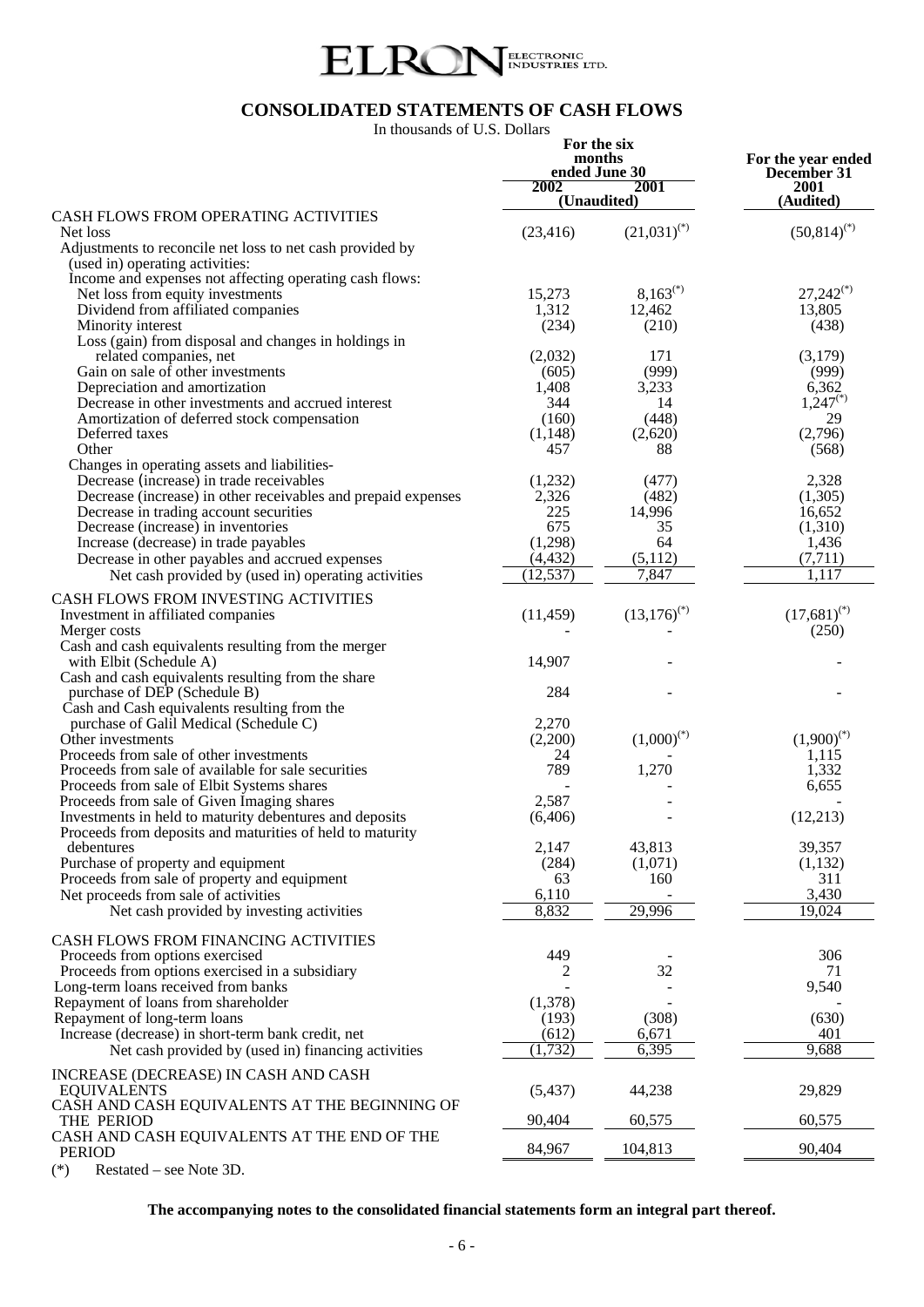

# **CONSOLIDATED STATEMENTS OF CASH FLOWS (Cont.)**

In thousands of U.S. Dollars

|                                                                       | For the six<br>months<br>ended June 30 |           |                 |  |
|-----------------------------------------------------------------------|----------------------------------------|-----------|-----------------|--|
|                                                                       | 2002                                   | $2001(*)$ | 31<br>$2001(*)$ |  |
|                                                                       | (Unaudited)                            | (Audited) |                 |  |
| Supplemental cash flow information:<br>Cash paid for:                 |                                        |           |                 |  |
| Income taxes                                                          | 78                                     | 5,396     | 6,025           |  |
| Interest                                                              | 791                                    | 2,173     | 4,202           |  |
| <b>SCHEDULE A:</b>                                                    |                                        |           |                 |  |
| Cash and cash resulting from the merger<br>with Elbit                 |                                        |           |                 |  |
| Assets acquired and liabilities assumed                               |                                        |           |                 |  |
| on the merger date:                                                   |                                        |           |                 |  |
| Working capital (except cash and                                      |                                        |           |                 |  |
| cash equivalents)                                                     | 6,970                                  |           |                 |  |
| Property and equipment                                                | (9,225)                                |           |                 |  |
| Investments in affiliated companies                                   | (5, 423)                               |           |                 |  |
| Other investments                                                     | (111, 482)                             |           |                 |  |
| Other long term assets                                                | (1,820)                                |           |                 |  |
| Goodwill                                                              | (18,920)                               |           |                 |  |
| Long-term liabilities                                                 | 40,123                                 |           |                 |  |
| Investment at equity prior to merger                                  | 43,408                                 |           |                 |  |
| Minority interests                                                    | 82                                     |           |                 |  |
| Issuance of shares                                                    | 71,194                                 |           |                 |  |
| Cash and cash equivalents acquired                                    | 14,907                                 |           |                 |  |
| <b>SCHEDULE B:</b>                                                    |                                        |           |                 |  |
| Cash and cash equivalents resulting from<br>the share purchase of DEP |                                        |           |                 |  |
| Assets acquired and liabilities assumed at                            |                                        |           |                 |  |
| the share purchase date:                                              |                                        |           |                 |  |
| Working capital (except cash and                                      |                                        |           |                 |  |
| cash equivalents)                                                     | 19,115                                 |           |                 |  |
| Property and equipment                                                | (28)                                   |           |                 |  |
| Investments in affiliated companies                                   | (40, 493)                              |           |                 |  |
| Other investments                                                     | (3,315)                                |           |                 |  |
| Other assets                                                          | (5,486)                                |           |                 |  |
| Long-term liabilities                                                 | 1,451                                  |           |                 |  |
| Investment at equity prior to acquisition                             | 385                                    |           |                 |  |
| Minority interests                                                    | (794)                                  |           |                 |  |
| Issuance of shares                                                    | 29,449                                 |           |                 |  |
| Cash and cash equivalents acquired                                    | 284                                    |           |                 |  |

(\*) Restated – see note 3D.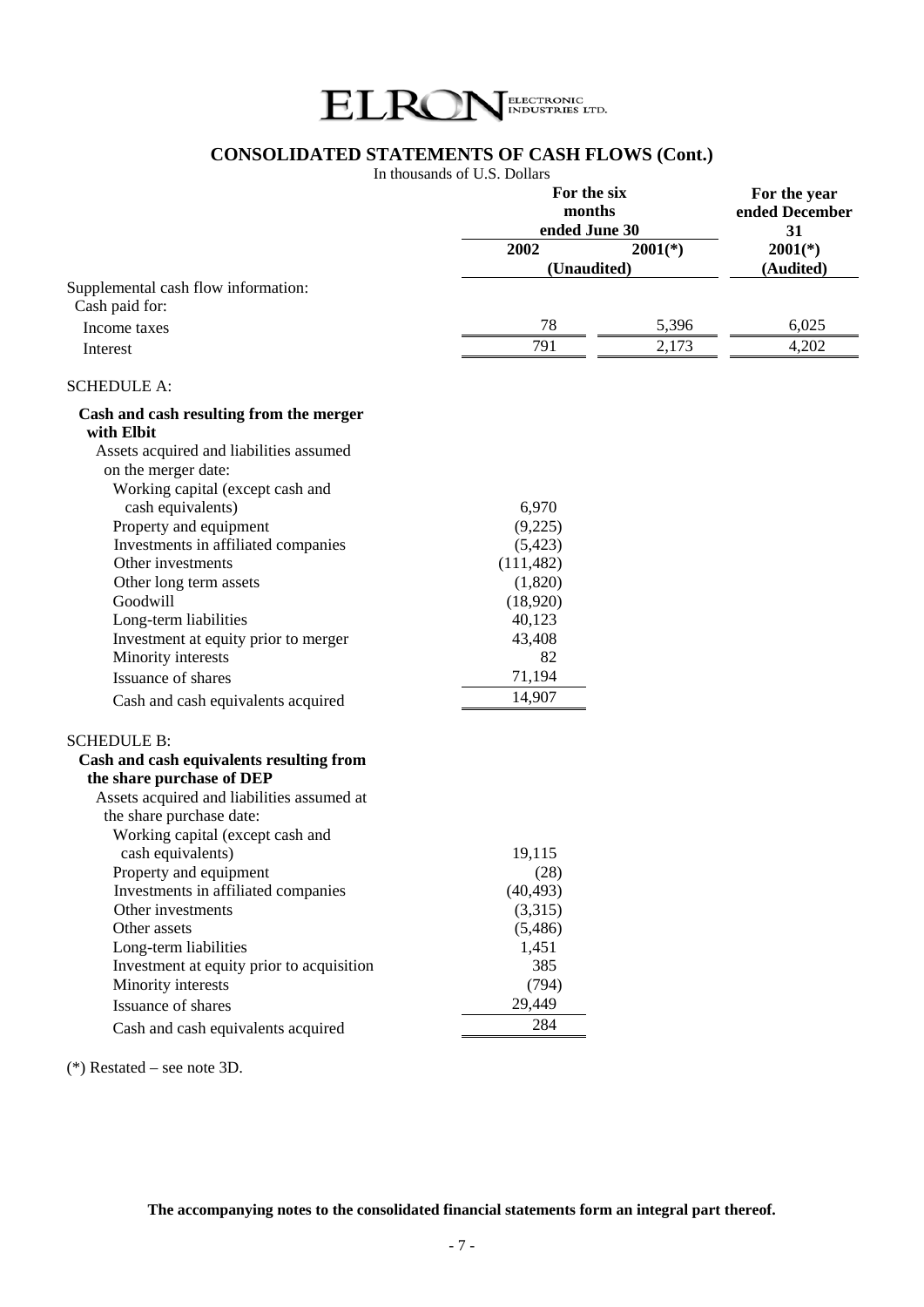

# **CONSOLIDATED STATEMENTS OF CASH FLOWS (Cont.)**

In thousands of U.S. Dollars

| <b>SCHEDULE C:</b>                         | For the six months<br>ended June 30 2002<br>(Unaudited) |
|--------------------------------------------|---------------------------------------------------------|
| Cash and cash equivalents resulting from   |                                                         |
| the purchase of Galil Medical              |                                                         |
| Assets acquired and liabilities assumed at |                                                         |
| the purchase date:                         |                                                         |
| Working capital (except cash and           |                                                         |
| cash equivalents)                          | (1,064)                                                 |
| Property and equipment                     | (1,449)                                                 |
| Goodwill                                   | (260)                                                   |
| Other assets                               | (4,747)                                                 |
| Deferred taxes                             | 1,667                                                   |
| Accrued severance pay, net                 | 20                                                      |
| Investment at equity prior to acquisition  | 5,994                                                   |
| Minority interests                         | 2,109                                                   |
| Cash and cash equivalents acquired         | 2,270                                                   |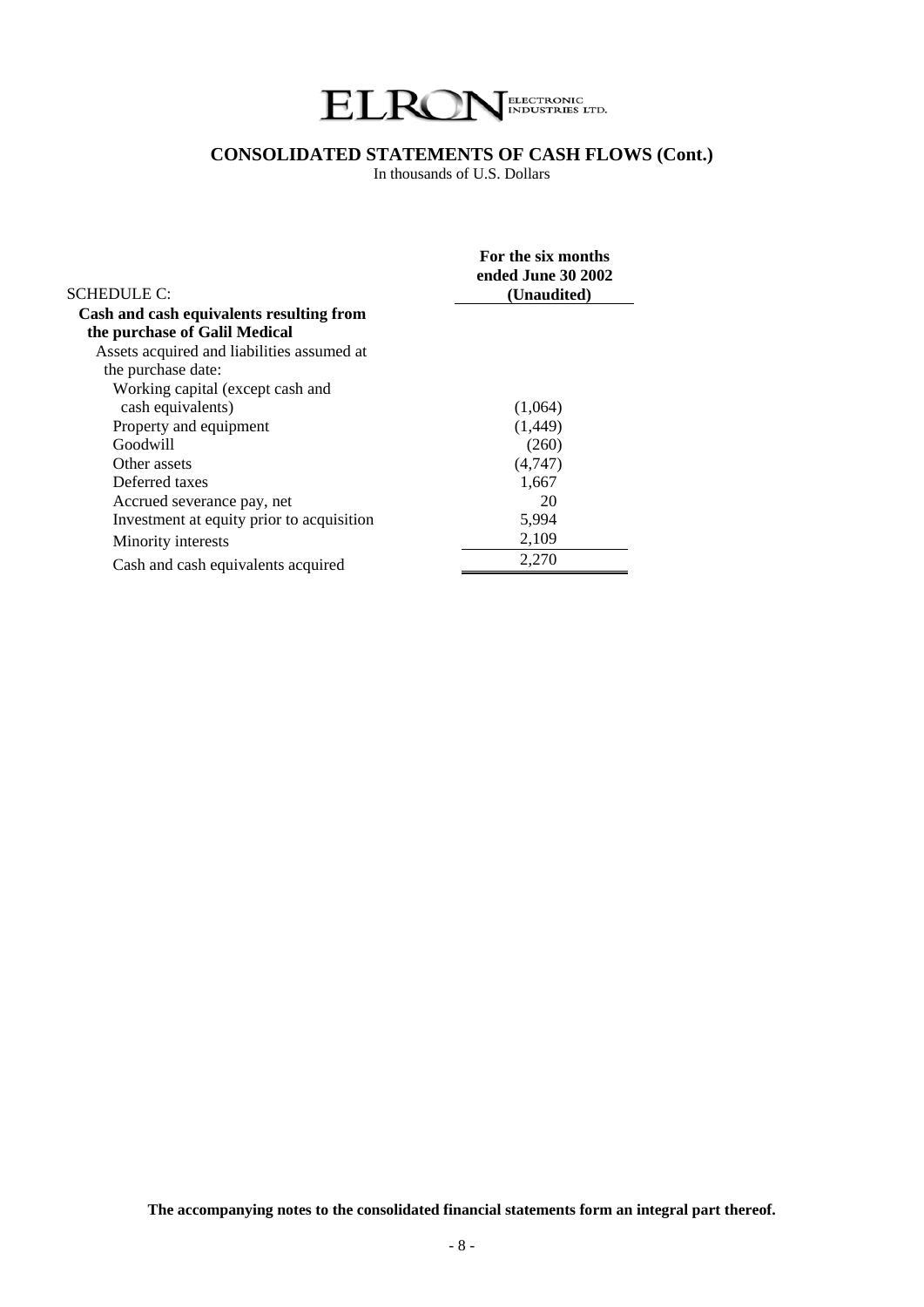

In thousands of U.S. Dollars (Unaudited)

# **Note 1 - GENERAL**

 The accompanying unaudited condensed interim consolidated financial statements have been prepared as of June 30, 2002, and for the six months and three months then ended in accordance with accounting principles generally accepted in the United States (US GAAP) relating to the preparation of financial statements for interim periods.

 These financial statements should be read in conjunction with the Company's annual financial statements and accompanying notes as of December 31, 2001 included in the Company's Annual Report on Form 20F.

Comparative data in the annual and interim financial statements for 2001 have been restated – see Note 3D.

The interim financial statements reflect all adjustments which are, in the opinion of management, necessary for a fair presentation.

Results for the three and six month periods ended June 30, 2002 are not necessarily indicative of the results that may be expected for the year ending December 31, 2002.

## **Note 2 - SIGNIFICANT ACCOUNTING POLICIES**

 The significant accounting policies followed in the preparation of these financial statements are identical to those applied in preparation of the latest annual financial statements, except as described in Note 5.

The financial statements have been prepared in US dollars, since the functional currency of the Company and its principal subsidiaries is the US dollar.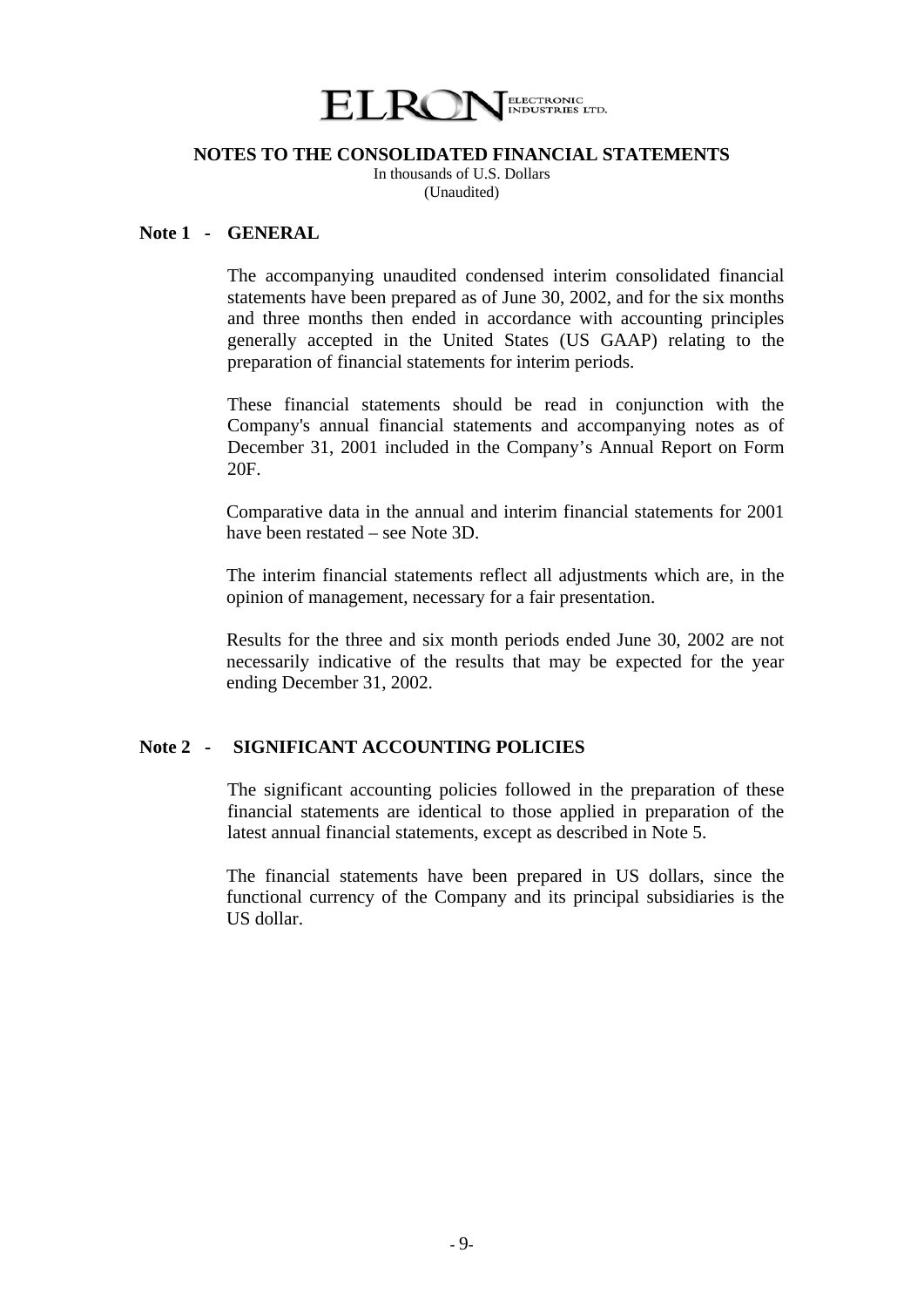

In thousands of U.S. Dollars, except share and per share data (Unaudited)

#### **Note 3 - MAJOR TRANSACTIONS**

A. On May 15, 2002, Elron completed its merger with Elbit Ltd. ("Elbit"), in which Elron previously held 44%. As a result, each outstanding ordinary share of Elbit, other than shares held by Elron, was exchanged for 0.45 ordinary shares of Elron and, accordingly, Elron issued 5,617,601 ordinary shares. Elron also assumed options held by Elbit employees to purchase 240,525 ordinary shares of Elron with a fair value of \$997.

 Elbit invests in high technology companies, which are primarily engaged in the fields of e-business (electronic business) and mcommerce (mobile commerce).

The purchase price of the Elbit acquisition was approximately \$73,887, which was calculated as follows:

| Fair value of Elron ordinary shares issued   |               | \$70,220           |
|----------------------------------------------|---------------|--------------------|
| Fair value of options assumed <sup>(*)</sup> | $\mathcal{S}$ | - 975              |
| Transaction and other costs                  |               | $\frac{\$}{2.692}$ |
| Total                                        |               | \$73.887           |

 $(*)$  Net of intrinsic value of \$23.

 Ordinary shares were valued based on the average price of Elron ordinary shares during the period beginning on the day of the announcement of the exchange ratio (September 4, 2001) and ending five days thereafter. The fair value of options assumed was determined using the Black-Scholes pricing method.

 The purchase price has been allocated to tangible and intangible assets acquired and liabilities assumed, based on the fair value of Elbit's assets and liabilities, based on a preliminary analysis made by an independent valuation appraisor. The excess of the purchase price over the estimated fair values of the identifiable net assets acquired was recorded as goodwill, which is not deductible for tax purposes.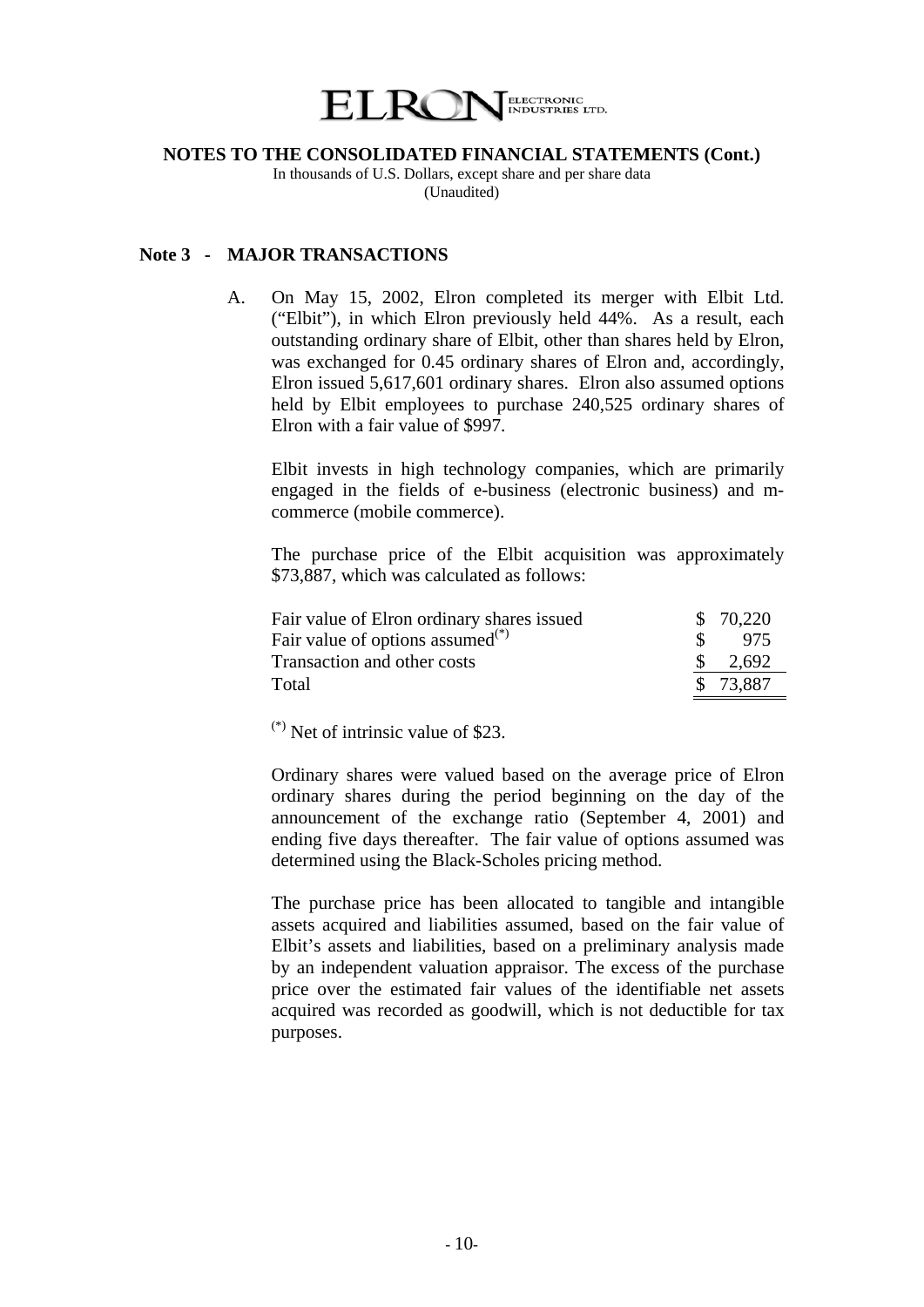

In thousands of U.S. Dollars, except share and per share data (Unaudited)

## **Note 3 - MAJOR TRANSACTIONS (Cont.)**

A. (Cont.)

The allocation of the purchase price to assets purchased and liabilities assumed was as follows:

| Current assets              | \$12,325 |
|-----------------------------|----------|
| Long-term investments       | 65,586   |
| Other long-term assets      | 1,061    |
| Property and equipment, net | 6,285    |
| Goodwill                    | 18,599   |
| Liabilities assumed         | (29,969) |
| Net assets acquired         | \$73,887 |

Net deferred tax assets relating to operating loss carryforwards have been fully offset by a valuation allowance.

 The goodwill recorded reflects the anticipated synergies that will result from the combined entity, including anticipated reduction in operational and management costs, the creation of a better platform and a more simplified and efficient organizational structure and greater resources and scope of operations, which will benefit the Elron group companies.

The operating results of Elbit, as a wholly owned subsidiary, have been included in the Company's consolidated financial statements from the date of the merger (May 15, 2002). See Note 4 for pro forma information.

B. On May 6, 2002, Elron announced the closing of the purchase of shares of DEP Technology Holdings Ltd. ("DEP") in which it previously held 33%. Pursuant to the share purchase agreement signed on November 19, 2001 with Discount Investment Corporation Ltd. ("DIC"), which then held approximately 42% of Elron's shares, Elron issued 2,261,843 ordinary shares to DIC in exchange for DIC's investment (67%) in DEP, including rights to loans in the amount of approximately \$3,529 provided by DIC to a subsidiary of DEP, RDC Rafael Development Corporation Ltd. ("RDC"), held 48% by DEP.

DEP invests in high technology companies, which are primarily engaged in the fields of communications, medical devices, semi conductors and software.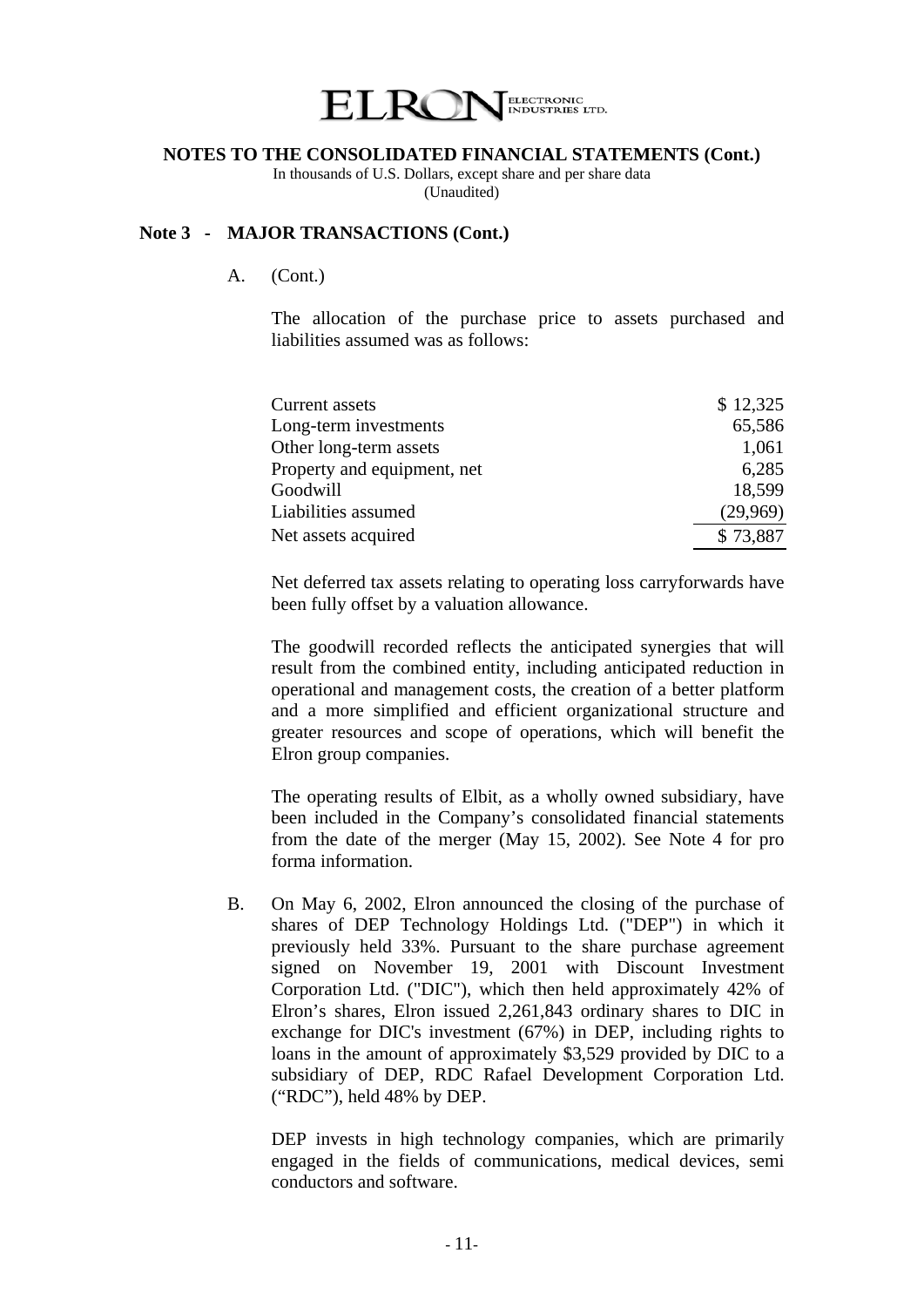

In thousands of U.S. Dollars, except share and per share data (Unaudited)

# **Note 3 - MAJOR TRANSACTIONS (Cont.)**

#### B. (Cont.)

The share purchase is intended to further enhance Elron's position in the high technology markets, to enable Elron to manage existing DEP investments independently and to allow Elron to pursue additional investment opportunities.

The purchase price of the DEP acquisition was \$29,502, consisting of \$29,449 representing the fair market value of newly issued Elron ordinary shares, which has been calculated using the average price of Elron's shares during a period of a few days before and after the announcement date of the number of shares to be issued to DIC, and \$53 in transaction costs.

 The purchase price has been allocated to tangible and intangible assets acquired and liabilities assumed, based on the fair value of DEP's assets and liabilities, based on a preliminary analysis made by an independent valuation appraisor.

| The allocation of the purchase price was as follows: |   |          |
|------------------------------------------------------|---|----------|
| <b>Current assets</b>                                | S | 467      |
| Long-term investments                                |   | 38,233   |
| Property and equipment, net                          |   | 19       |
| Other assets                                         |   | 2,339    |
| Liabilities assumed                                  |   | (15,085) |
| Total                                                |   | 25,973   |
| Loans from DIC to a subsidiary of DEP                |   | 3,529    |
| Net assets acquired                                  |   | 29,502   |

Net deferred tax assets relating to operating loss carryforwards have been fully offset by a valuation allowance.

The amount of \$38,233, allocated to long-term investments accounted for under the equity method, represents their fair value and consists of intangible net assets allocated to each equity investment and is net of any related deferred taxes. The aggregate amount allocated to identifiable intangible assets of the equity investments was \$16.5 million with a weighted average amortization period of approximately 11 years. An aggregate amount of \$6.5 million has been recorded as goodwill relating to the above equity investments. The goodwill is not deductible for tax purposes.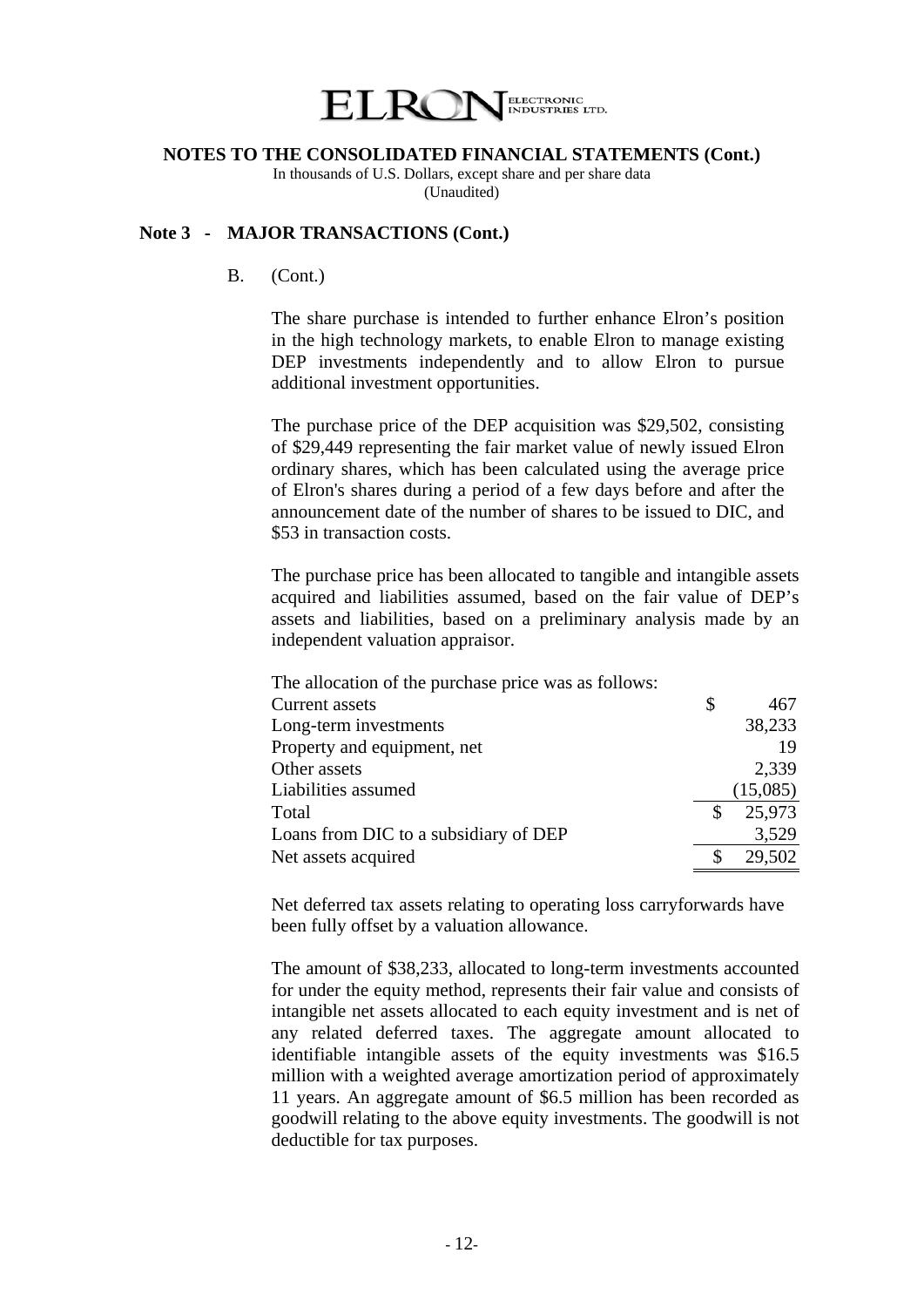

In thousands of U.S. Dollars, except share and per share data (Unaudited)

### **Note 3 - MAJOR TRANSACTIONS (Cont.)**

B. (Cont.)

 The operating results of DEP have been included in the Company's consolidated financial statements from the date of closing of the share purchase (May 6, 2002). See Note 4 for pro forma information.

- C. In the second quarter of 2002, Elbit and DEP recorded a write down of certain investments. Elron's share in these write downs included in the statements of operations amounted to \$2.8 million. The balance of the write down was considered in the allocation of the purchase price in the transactions referred to in 3A and 3B above.
- D. Elron has direct holdings in certain companies in which RDC also holds shares. As a result of the purchase of DEP, Elron's aggregate interest in these companies has increased and enables Elron to exercise significant influence in these companies. In accordance with U.S. Accounting Principles Board Opinion No. 18, "The Equity Method of Accounting for Investments in Common Stock", Elron's direct holdings in these companies, which were accounted for by Elron at cost, are accounted for retroactively under the equity method of accounting ("step-by-step acquisition"). Implementing step-by-step acquisition resulted in a restatement of Elron's financial statements for all prior periods in which Elron's investments in these companies were recorded at cost or as available for sale securities.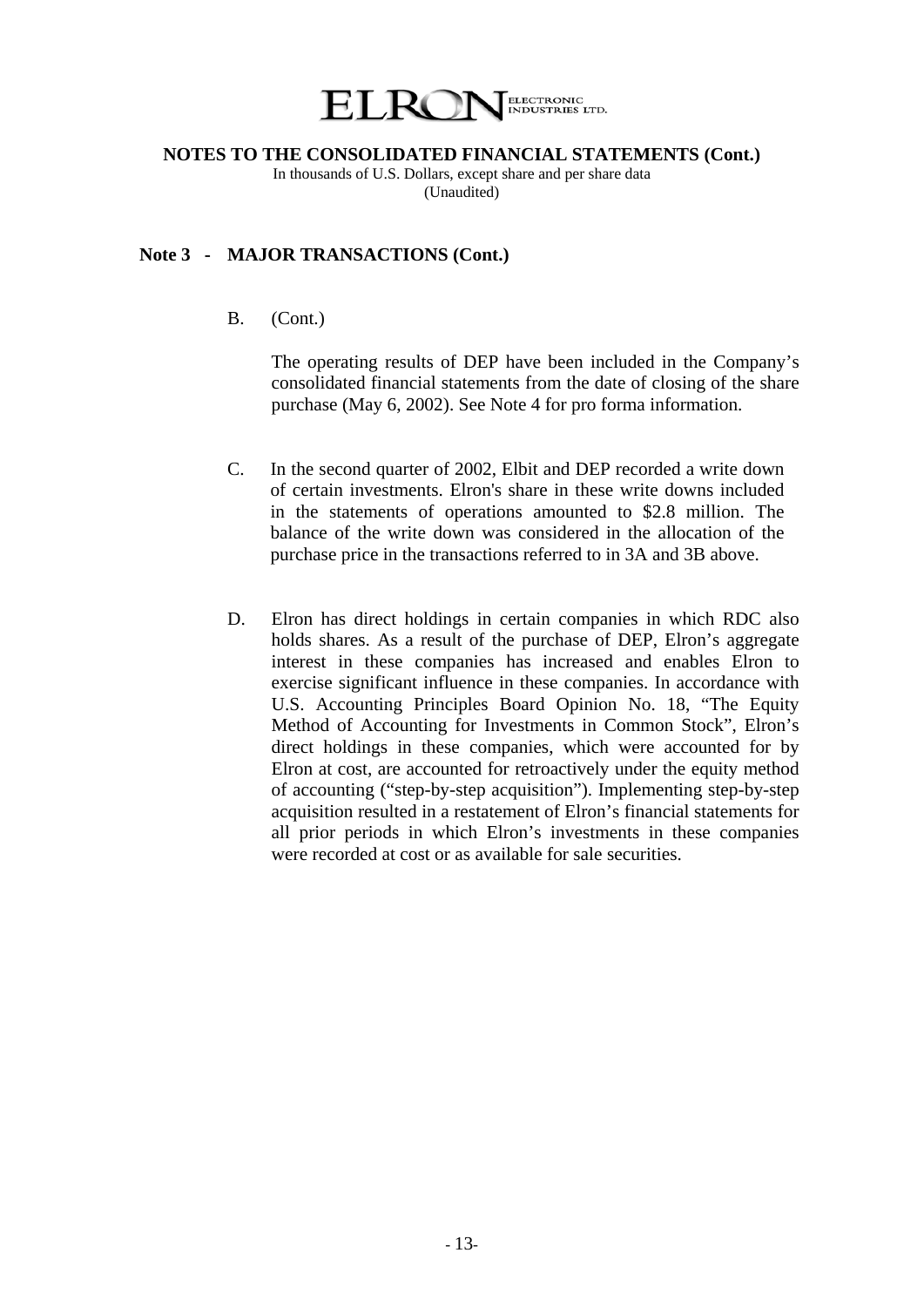

In thousands of U.S. Dollars, except share and per share data (Unaudited)

# **Note 3 - MAJOR TRANSACTIONS (Cont.)**

# D. (Cont.)

Following are the effects of the restatement:

(1) Consolidated balance sheet

|                      | <b>December 31, 2001</b> |                  |          |  |  |
|----------------------|--------------------------|------------------|----------|--|--|
|                      | As                       | <b>Effect of</b> | As       |  |  |
|                      | reported                 | restatement      | restated |  |  |
| Investments in       |                          |                  |          |  |  |
| affiliated companies | 155,967                  | 6,293            | 162,260  |  |  |
| Other investments    | 27,484                   | (19,980)         | 7,504    |  |  |
| Deferred tax assets  |                          |                  |          |  |  |
| (liabilities)        | (3,254)                  | 4,227            | 973      |  |  |
| Capital surplus      | 162,109                  | 3,571            | 165,680  |  |  |
| Accumulated other    |                          |                  |          |  |  |
| comprehensive        |                          |                  |          |  |  |
| income $^{(*)}$      | 49,745                   | (7,514)          | 42,231   |  |  |
| Retained earnings    | 26,751                   | (5,516)          | 21,235   |  |  |
| Total shareholders'  |                          |                  |          |  |  |
| equity               | 248,172                  | (9, 459)         | 238,713  |  |  |

(\*) Restatement of unrealized gains on securities

# (2) Consolidated statements of operations

|                      | For the three months ended<br><b>June 30, 2001</b> |                                 |                |  |  |
|----------------------|----------------------------------------------------|---------------------------------|----------------|--|--|
|                      |                                                    |                                 |                |  |  |
|                      | As<br>reported                                     | <b>Effect of</b><br>restatement | As<br>restated |  |  |
| Net loss from equity |                                                    |                                 |                |  |  |
| investments          | (4,680)                                            | (671)                           | (5,351)        |  |  |
| Net loss             | (10, 385)                                          | (671)                           | (11,056)       |  |  |
| Basic and diluted    |                                                    |                                 |                |  |  |
| net loss per share   | (1.49)                                             |                                 |                |  |  |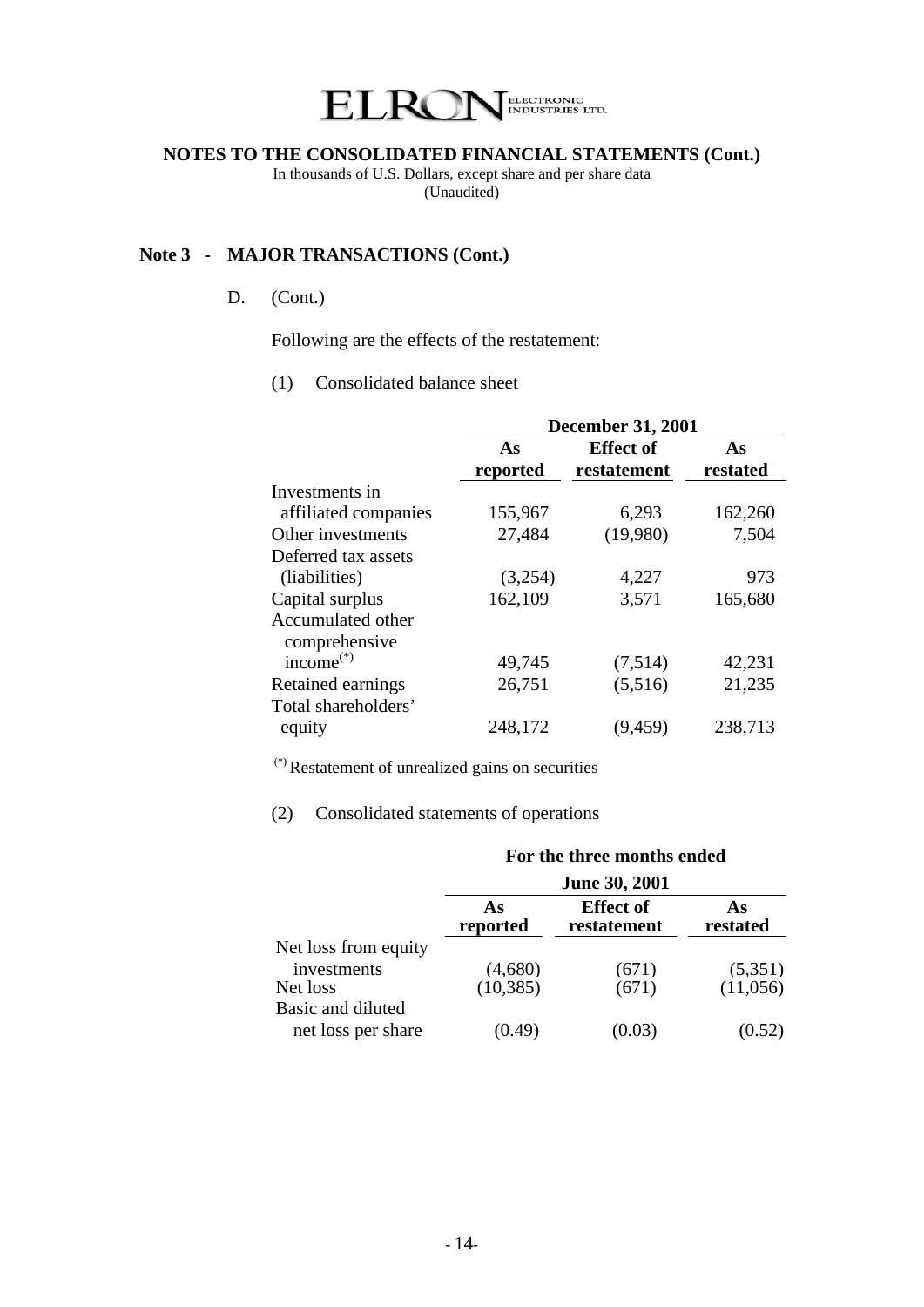

In thousands of U.S. Dollars, except share and per share data (Unaudited)

## **Note 3 - MAJOR TRANSACTIONS (Cont.)**

- D. (Cont.)
	- (2) Consolidated statements of operations (Cont.)

|                                     | For the six months ended |                                 |                |  |  |  |
|-------------------------------------|--------------------------|---------------------------------|----------------|--|--|--|
|                                     | <b>June 30, 2001</b>     |                                 |                |  |  |  |
|                                     | As<br>reported           | <b>Effect of</b><br>restatement | As<br>restated |  |  |  |
| Net loss from equity<br>investments | (6,872)                  | (1,291)                         | (8,163)        |  |  |  |
| Net loss                            | (19,740)                 | (1,291)                         | (21,031)       |  |  |  |
| Basic and diluted                   |                          |                                 |                |  |  |  |
| net loss per share                  | (0.93)                   | (0.06)                          | (0.99)         |  |  |  |

|                                                        | For the year ended<br><b>December 31, 2001</b> |                                 |                  |  |  |
|--------------------------------------------------------|------------------------------------------------|---------------------------------|------------------|--|--|
|                                                        | As<br>reported                                 | <b>Effect of</b><br>restatement | As<br>restated   |  |  |
| Net loss from equity<br>investments                    | (24, 558)                                      | (2,684)                         | (27, 242)        |  |  |
| Other income<br>(expenses), net                        | (5,105)                                        | 220                             | (4,885)          |  |  |
| Net loss                                               | (48, 350)                                      | (2, 464)                        | (50, 814)        |  |  |
| Basic net loss per share<br>Diluted net loss per share | (2.28)<br>(2.29)                               | (0.12)<br>(0.12)                | (2.40)<br>(2.41) |  |  |

E. On June 25, 2002, Chip Express Corporation ("Chip Express"), in which Elron had approximately a 35% interest, issued, in a private placement, approximately 21,650,700 redeemable preferred shares in consideration for \$16,000. Elron purchased approximately 6,984,000 redeemable preferred shares in consideration for approximately \$5,000, of which approximately \$500 was paid by a conversion of convertible notes. As a result, Elron's interest in Chip Express decreased to approximately 34% with no gain or loss recognized.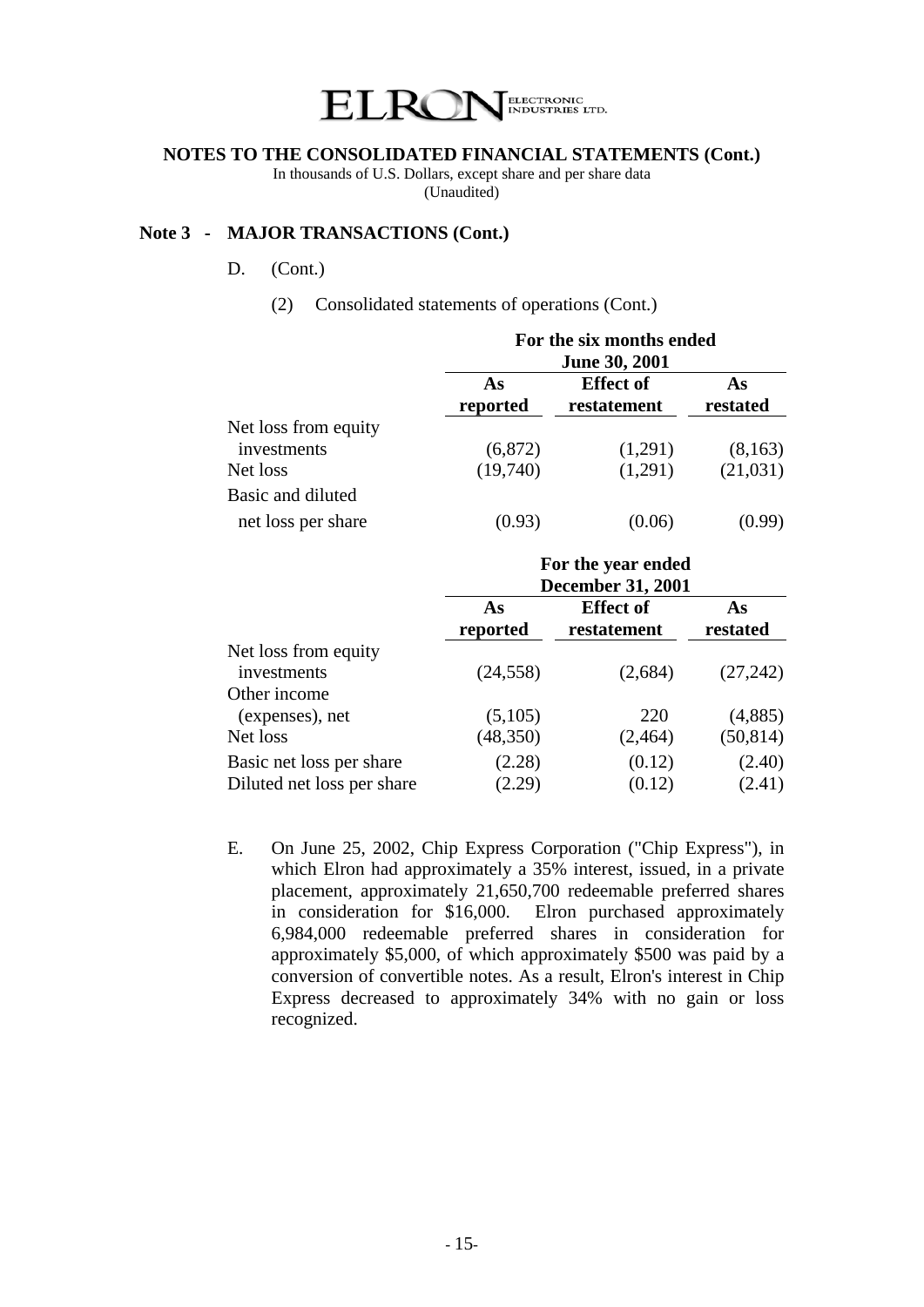

In thousands of U.S. Dollars, except share and per share data (Unaudited)

## **Note 3 - MAJOR TRANSACTIONS (Cont.)**

F. On April 30, 2002, Elron and RDC converted notes of Galil Medical Ltd. ("Galil"), in which Elron held 3.7% and in which RDC held 32.1%, in the amount of approximately \$3,160 to 2,671,385 preferred C shares. As a result, Elron's and RDC's interests in Galil increased to approximately 4.3% and 37.4%, respectively.

In May 2002, the shareholders of Galil signed an agreement to invest in Galil by way of convertible notes in an aggregate amount of up to \$5,000 with an option to invest an additional amount of \$2,000. The option is exercisable until September 2002 or a different date if agreed to by all the shareholders participating in this investment. Elron's and RDC's investment, as of balance sheet date, according to this agreement amounted to approximately \$2,200.

 On June 27, 2002, Elron purchased 10.75% of the outstanding shares of Galil from Lumenis Ltd. in consideration for \$850 which has been allocated to identifiable intangible assets. Lumenis Ltd. also has the right to receive a future earn-out payment, conditioned upon the occurrence of certain events on or before May 27, 2004 in accordance with the terms of the share purchase agreement. As a result, Elron's interest in Galil increased to 15.09%.

 As a result of these transactions, Elron, directly and through its subsidiary, RDC, has a controlling voting interest in Galil and, accordingly, Galil's assets and liabilities as of June 30, 2002 were consolidated with those of Elron.

- G. Subsequent to balance sheet date, Elron converted notes of Mediagate N.V ("Mediagate"), in which Elron held 29%, in the amount of approximately \$3,588 to 32,828,510 preferred F shares. Elron also invested approximately \$2,500 in Mediagate through a rights offering. As a result of these transactions Elron's interest in Mediagate increased to 68% and accordingly the accounts of Mediagate will be consolidated with those of Elron in the third quarter of 2002.
- H. In November 2001, as part of its restructuring plan, Elron TeleSoft Inc. ("ETI"), a subsidiary of Elron, signed an agreement with Elbit Systems Ltd. ("ESL"), held approximately 21% by Elron, for the sale of the net assets and activities of ETI in the government field, in consideration for approximately \$5,700. The transaction was completed in 2002 and resulted in an immaterial loss.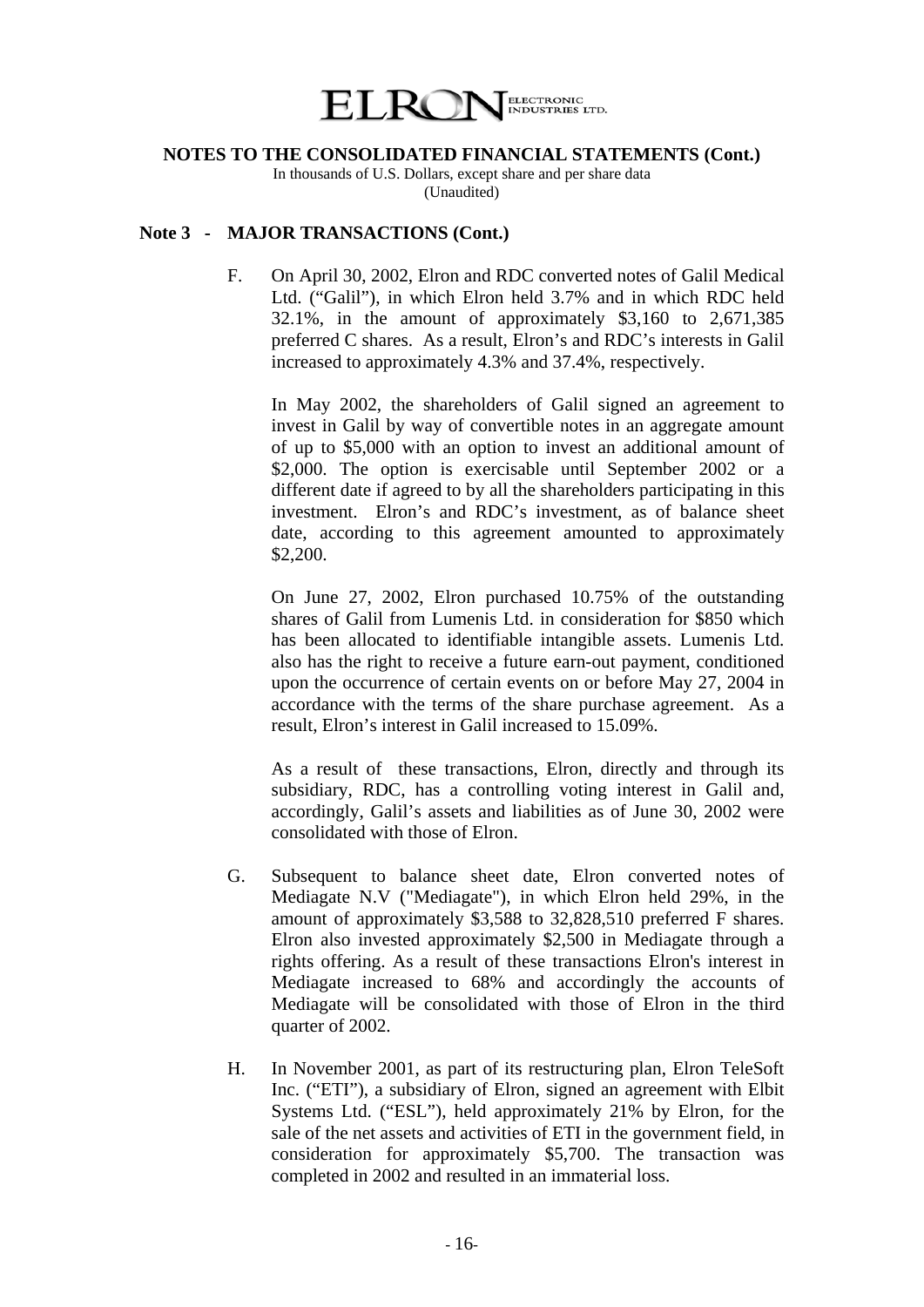

In thousands of U.S. Dollars, except share and per share data (Unaudited)

#### **Note 4 - SUPPLEMENTAL PRO FORMA INFORMATION (UNAUDITED)**

The pro forma information presents the results of operations of Elron after giving effect to the merger with Elbit and the share purchase of DEP as if they had been in effect at the beginning of each of the reported periods, and includes the effect of amortization of identifiable intangible assets and the deferred stock-based compensation from these dates.

The following pro forma information is based upon the historical financial statements of Elron (after restatement, as discussed in Note 3D), Elbit and DEP and does not incorporate, nor does it assume, any benefits from cost savings or synergies of the combined companies.

 The pro forma data is presented for comparative purposes only and is not necessarily indicative of the operating results that would have occurred had the merger or the share purchase been consummated at the dates indicated, nor are they necessarily indicative of future operating results or financial condition.

|                                                                                | For the six   |           |                      |           | For the year |
|--------------------------------------------------------------------------------|---------------|-----------|----------------------|-----------|--------------|
|                                                                                | months        |           | For the three months |           | ended        |
|                                                                                | ended June 30 |           | ended June 30        |           | December 31  |
|                                                                                | 2002          | 2001      | 2002                 | 2001      | 2001         |
| Net revenues                                                                   | 12,250        | 19,941    | 6,190                | 10,338    | 33,859       |
| Net loss from equity investments                                               | (13, 149)     | (12,109)  | (7, 845)             | (5,976)   | (28, 628)    |
| Gain (loss) from disposal and changes in<br>holdings in related companies, net | 1,818         | (167)     | 1,892                | (23)      | 2,102        |
| Other expenses, net                                                            | (407)         | (6,142)   | (234)                | (2,485)   | (19, 493)    |
| Finance income                                                                 | 2,732         | 4,116     | 1,173                | 1,195     | 7,888        |
| Total income                                                                   | 3,244         | 5,639     | 1,176                | 3,049     | (4,272)      |
| Costs and expenses                                                             | 42,739        | 43,231    | 22,484               | 21,823    | 91,657       |
| Loss before tax benefit and minority interests                                 | (39, 495)     | (37,592)  | (21,308)             | (18, 774) | (95, 929)    |
| Loss from continuing operations                                                | (36, 731)     | (31, 404) | (19, 945)            | (16,957)  | (80, 266)    |
| Net loss                                                                       | (36, 731)     | (30, 453) | (19, 945)            | (16,967)  | (79,315)     |
| Basic and diluted net loss from continuing<br>operations per share             | (1.26)        | (1.08)    | (0.69)               | (0.58)    | (2.76)       |
| Basic and diluted net loss per share                                           | (1.26)        | (1.05)    | (0.69)               | (0.58)    | (2.73)       |
| Weighted average number of ordinary shares<br>used in computation (thousands)  | 29,104        | 29,068    | 29,114               | 29,068    | 29,070       |

#### PRO FORMA COMBINED RESULTS OF OPERATIONS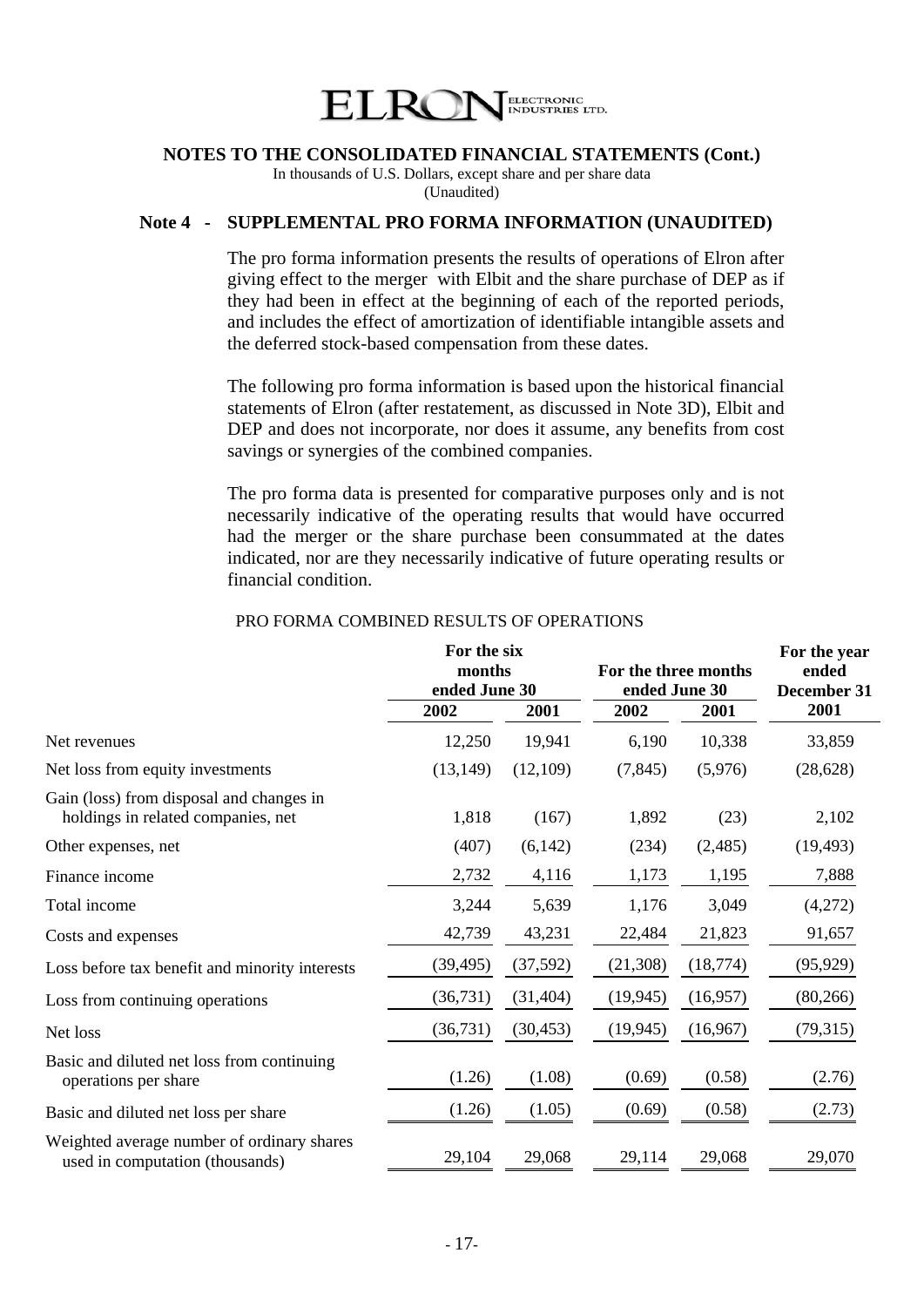

In thousands of U.S. Dollars, except share and per share data (Unaudited)

#### **Note 4 - SUPPLEMENTAL PRO FORMA INFORMATION (Cont.)**

Pro forma results of operations for the six months and three months ended June 30, 2001 and for the year ended December 31, 2001, include amortization of goodwill in the amount of \$1,145, \$587, and \$2,307 repectively. Goodwill is no longer being amortized in accordance with SFAS 142, effective as of January 1, 2002.

## **Note 5 - GOODWILL AND OTHER INTANGIBLE ASSETS**

 On January 1, 2002, the Company adopted Statement of Financial Accounting Standards No. 142, Goodwill and Other Intangible Assets (SFAS 142) and accordingly goodwill is no longer being amortized as of January 1, 2002. In accordance with SFAS 142, the Company has also evaluated the useful lives of its other intangible assets and has concluded that no change in the period of amortization is necessary.

 The annual estimated amortization expense relating to Elron's intangibles (including intangibles allocated to investments accounted for under the equity method) other than goodwill existing at June 30, 2002 for each of the five years in the period ending December 31, 2006 is approximately as follows:

|      |              | Total amortization | ั*)     |  |  |
|------|--------------|--------------------|---------|--|--|
| 2002 | \$           | 5,200              | \$3,100 |  |  |
| 2003 |              | \$5,800            | \$4,000 |  |  |
| 2004 |              | \$4,600            | \$2,600 |  |  |
| 2005 | $\mathbb{S}$ | 3,400              | \$1,200 |  |  |
| 2006 | \$           | 2,800              | \$1,600 |  |  |

 (\*) Amortization of intangibles allocated to investments accounted for under the equity method

As of June 30, 2002, the Company has unamortized goodwill in the amount of approximately \$32,173 (includes an amount of \$6,562 allocated to investments accounted for under the equity method). In connection with SFAS 142's transitional goodwill impairment evaluation, the Company has estimated the fair value of each reporting unit and has determined that the carrying amount of each reporting unit does not exceed its fair value. Accordingly, the Company has concluded that as of January 1, 2002, there is no indication of impairment of goodwill.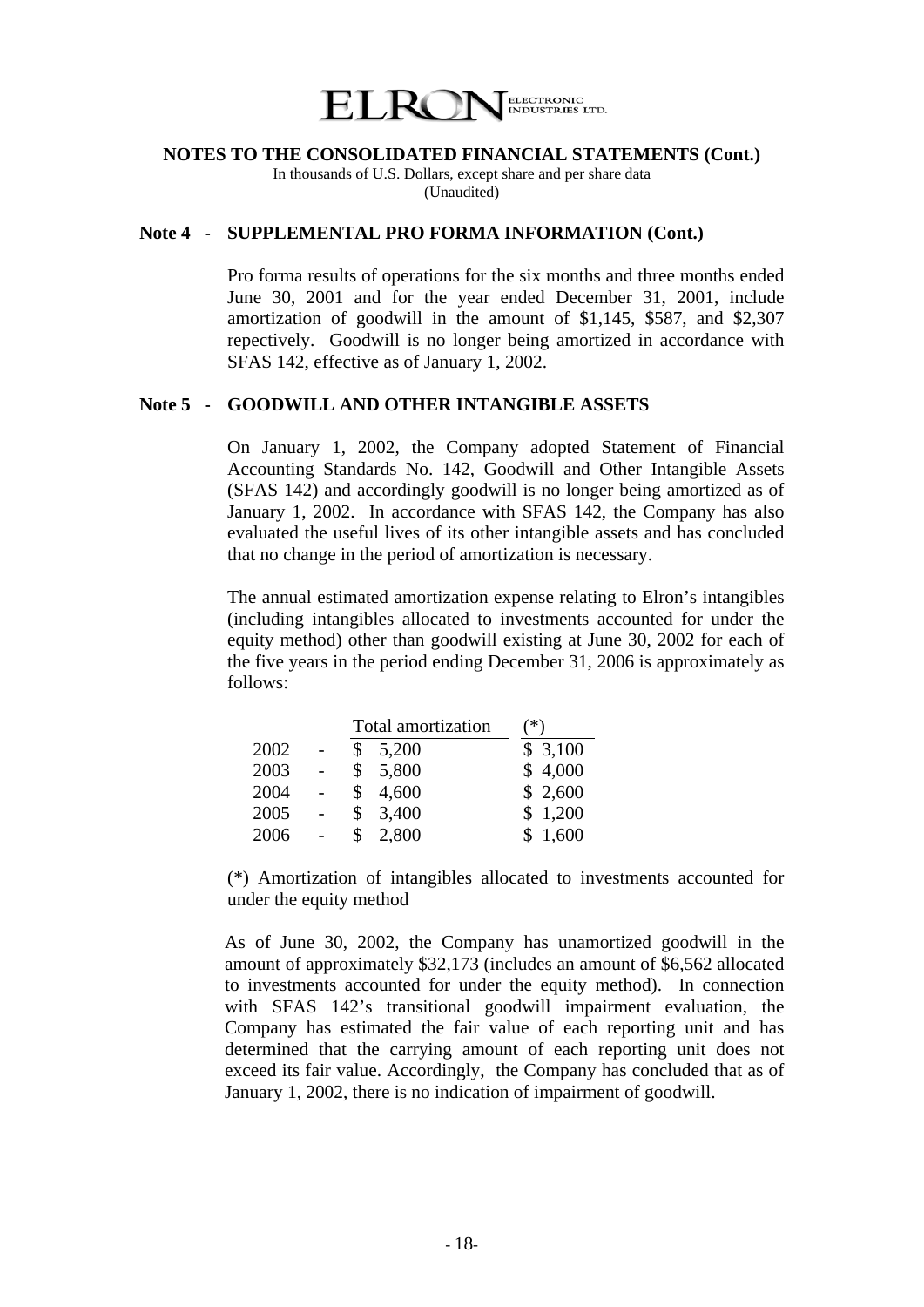

In thousands of U.S. Dollars, except share and per share data (Unaudited)

# **Note 5 - GOODWILL AND OTHER INTANGIBLE ASSETS (Cont.)**

 The following transitional information is presented to reflect net loss and earnings per share for all prior periods adjusted to exclude amortization of goodwill:

| 2001<br>2002<br>2001<br>2002<br>2001<br>(Unaudited)<br>(Unaudited)<br>(Audited)<br>(11,056)<br>Reported net loss<br>(23, 416)<br>(21,031)<br>(15, 155)<br>831<br>416<br>1,565<br>Goodwill amortization<br>(20,200)<br>(10,640)<br>(23, 416)<br>(15, 155)<br>Adjusted net loss<br>Loss per share:<br>(1.00)<br>(0.99)<br>(0.59)<br>(0.52)<br>Reported basic loss per share<br>0.04<br>0.02<br>0.07<br>Goodwill amortization<br>(1.00)<br>(0.95)<br>(0.59)<br>(0.50)<br>Adjusted basic loss per share<br>Reported diluted loss per share<br>(1.00)<br>(0.99)<br>(0.59)<br>(0.52)<br>0.04<br>0.02<br>0.07<br>Goodwill amortization |                                 | For the six<br>months<br>ended June 30 |        | For the three<br>months<br>ended June 30 | For the year<br>ended<br>December 31 |           |
|---------------------------------------------------------------------------------------------------------------------------------------------------------------------------------------------------------------------------------------------------------------------------------------------------------------------------------------------------------------------------------------------------------------------------------------------------------------------------------------------------------------------------------------------------------------------------------------------------------------------------------|---------------------------------|----------------------------------------|--------|------------------------------------------|--------------------------------------|-----------|
|                                                                                                                                                                                                                                                                                                                                                                                                                                                                                                                                                                                                                                 |                                 |                                        |        |                                          |                                      |           |
|                                                                                                                                                                                                                                                                                                                                                                                                                                                                                                                                                                                                                                 |                                 |                                        |        |                                          |                                      |           |
|                                                                                                                                                                                                                                                                                                                                                                                                                                                                                                                                                                                                                                 |                                 |                                        |        |                                          |                                      | (50, 814) |
|                                                                                                                                                                                                                                                                                                                                                                                                                                                                                                                                                                                                                                 |                                 |                                        |        |                                          |                                      |           |
|                                                                                                                                                                                                                                                                                                                                                                                                                                                                                                                                                                                                                                 |                                 |                                        |        |                                          |                                      | (49,249)  |
|                                                                                                                                                                                                                                                                                                                                                                                                                                                                                                                                                                                                                                 |                                 |                                        |        |                                          |                                      |           |
|                                                                                                                                                                                                                                                                                                                                                                                                                                                                                                                                                                                                                                 |                                 |                                        |        |                                          |                                      | (2.40)    |
|                                                                                                                                                                                                                                                                                                                                                                                                                                                                                                                                                                                                                                 |                                 |                                        |        |                                          |                                      |           |
|                                                                                                                                                                                                                                                                                                                                                                                                                                                                                                                                                                                                                                 |                                 |                                        |        |                                          |                                      | (2.33)    |
|                                                                                                                                                                                                                                                                                                                                                                                                                                                                                                                                                                                                                                 |                                 |                                        |        |                                          |                                      |           |
|                                                                                                                                                                                                                                                                                                                                                                                                                                                                                                                                                                                                                                 |                                 |                                        |        |                                          |                                      | (2.41)    |
|                                                                                                                                                                                                                                                                                                                                                                                                                                                                                                                                                                                                                                 |                                 |                                        |        |                                          |                                      |           |
|                                                                                                                                                                                                                                                                                                                                                                                                                                                                                                                                                                                                                                 | Adjusted diluted loss per share | (1.00)                                 | (0.95) | (0.59)                                   | (0.50)                               | (2.34)    |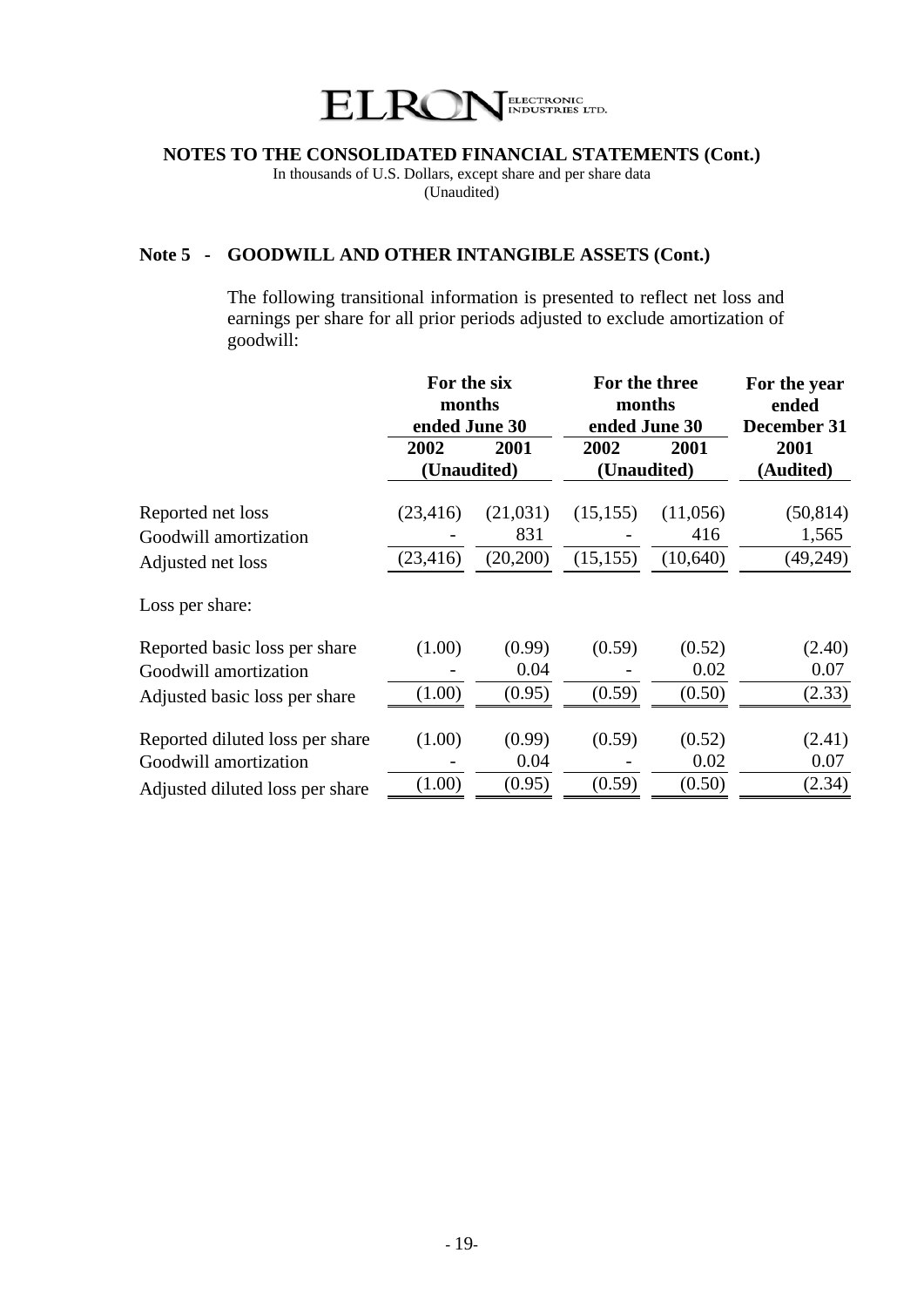

In thousands of U.S. Dollars (Unaudited)

#### **Note 6 - BUSINESS SEGMENTS**

 The Company operates in three business segments: the Internet products segment, the Systems and Projects segment and a segment which includes the holdings in affiliated and other companies, engaged in various fields of advanced technology, and the corporate operations, which provide the strategic and operational support to the group companies. All of the assets and liabilities acquired in the Elbit merger, the DEP share purchase and the Galil acquisition are included in the holdings segment. Segment information is as follows:

|                 |                 | <b>Holdings</b> |                            |              |
|-----------------|-----------------|-----------------|----------------------------|--------------|
|                 | <b>Systems</b>  | (including      |                            |              |
| <b>Internet</b> | and             |                 |                            |              |
| products        | <b>Projects</b> |                 | <b>Adjustments</b>         | <b>Total</b> |
|                 |                 |                 |                            |              |
|                 |                 |                 |                            |              |
| 4,251           | 7,398           | (11,320)        |                            | 329          |
| (4,915)         | (2,234)         | (16, 267)       |                            | (23, 416)    |
| 7,074           | 22,436          | 423,307         | (11,777)                   | 441,040      |
| 1,085           | 5,496           | 25,592          |                            | 32,173       |
|                 |                 |                 |                            |              |
|                 |                 |                 |                            |              |
| 2,380           | 3,363           | (7,175)         |                            | (1,432)      |
| (2,229)         | (1,593)         | (11, 333)       |                            | (15, 155)    |
|                 |                 |                 |                            |              |
|                 |                 |                 |                            |              |
| 4,741           | 15,111          | (8,339)         |                            | 11,513       |
| (5,157)         | (7,286)         | 566             | (9,154)                    | (21,031)     |
|                 |                 |                 |                            |              |
|                 |                 |                 |                            |              |
| 2,510           | 7,739           | (3,967)         |                            | 6,282        |
| (2,154)         | (3,936)         | (4,966)         |                            | (11,056)     |
|                 |                 |                 |                            |              |
|                 |                 |                 |                            |              |
| 9,077           | 23,782          | (23, 733)       |                            | 9,126        |
| (11, 188)       | (15,302)        | (24, 324)       | $\blacksquare$             | (50, 814)    |
| 7,801           | 32,060          | 297,938         | (11, 489)                  | 326,310      |
| 1,085           | 6,890           |                 |                            | 7,975        |
|                 |                 |                 | corporate<br>headquarters) |              |

# # # # # # # #